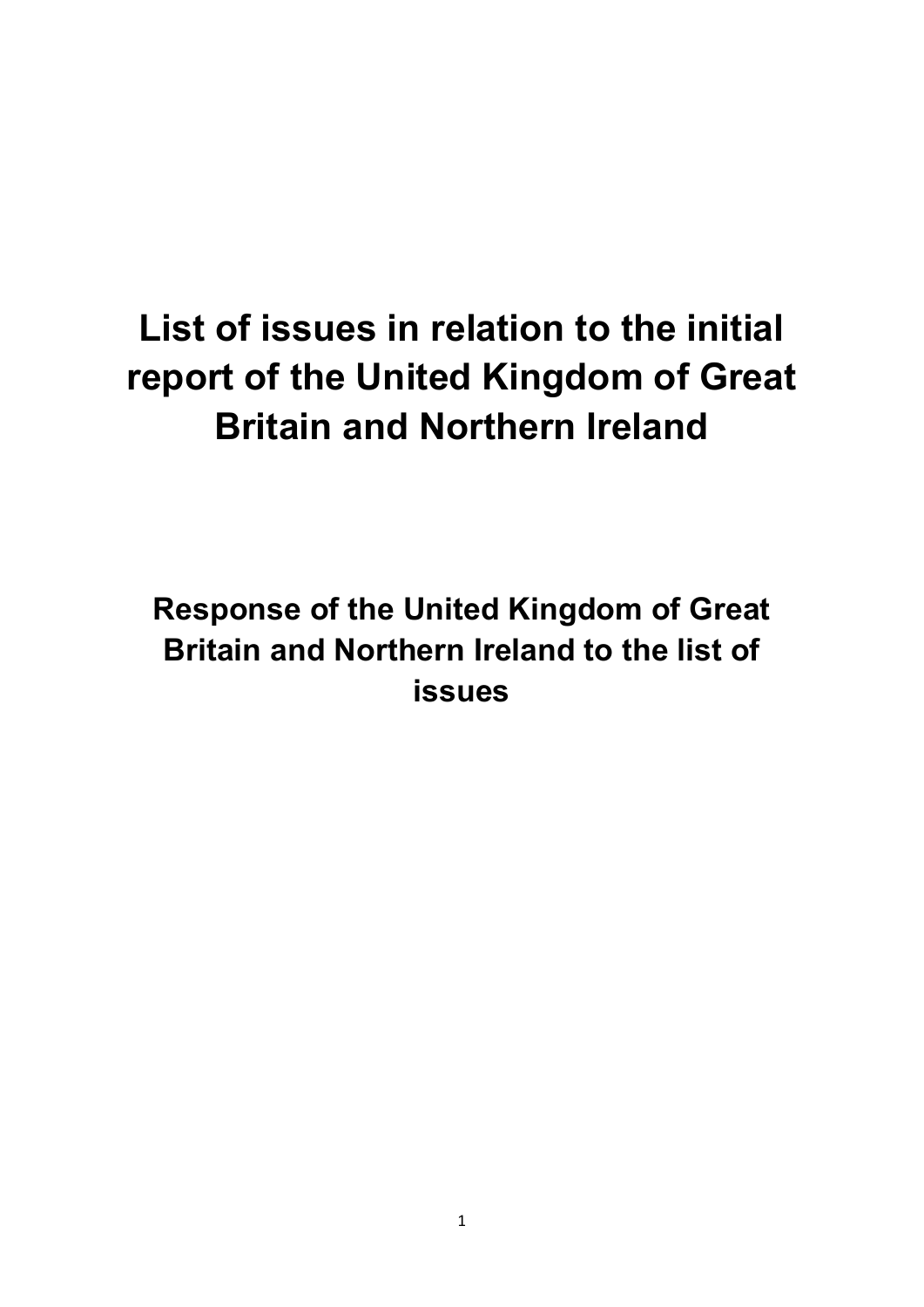## **Introduction**

- 1. The Government of the United Kingdom of Great Britain and Northern Ireland (UKG) welcomes its first periodic examination of implementation of the United Nations Convention on the Rights of Persons with Disabilities (the Convention) as an opportunity for constructive discussion on the continued progression of disabled people's rights.
- 2. UKG will use the terminology 'disabled people' throughout its examination. UKG embraces the social model of disability, and in consensus with nongovernmental organisations (including UK Independent Mechanisms and disability-related civil society) believes this terminology is most aligned with the model.
- 3. This response includes contributions from the Devolved Administrations. UKG also engaged a range of non-governmental organisations to promote and encourage increased participation by civil society in this examination process.

# **A. Purpose and General Obligations, Articles 1-4 (issue 1a-f)**

- 4. **(a)** UKG has a long tradition of respecting human rights and continues to promote the social model of disability. UKG maintains its understanding of emerging ideas about disability through regular engagement with disabled people, their organisations and the sharing of information internationally. Recent engagement includes the Improving Lives<sup>[1](#page-1-0)</sup> consultation in 2016/17, which sought views on how best to support disabled people to enter and progress in work.
- 5. **(b)** The protection and promotion of human rights (including those of disabled people) in the UKG Overseas Territories are primarily the responsibility of territory governments.
- 6. **(c)** As a general principle, UKG does not incorporate international treaties into domestic law. The Equality Act 2010 (EA2010) enshrines the rights of people in England, Scotland and Wales with any of nine protected characteristics to live free from discrimination, harassment or victimisation and have equal opportunities in domestic law. It systematically ensures consideration of the rights of disabled people by public authorities, at both national and local levels, through the Public Sector Equality Duty<sup>[2](#page-1-1)</sup> (PSED).

<span id="page-1-0"></span>**<sup>.</sup>** <sup>1</sup> [https://www.gov.uk/government/uploads/system/uploads/attachment\\_data/file/564038/work-and-health](https://www.gov.uk/government/uploads/system/uploads/attachment_data/file/564038/work-and-health-green-paper-improving-lives.pdf)green-paper-improving-lives.pdf<br><sup>2</sup> [http://www.legislation.gov.uk/ukpga/2010/15/section/149.](http://www.legislation.gov.uk/ukpga/2010/15/section/149)

<span id="page-1-1"></span>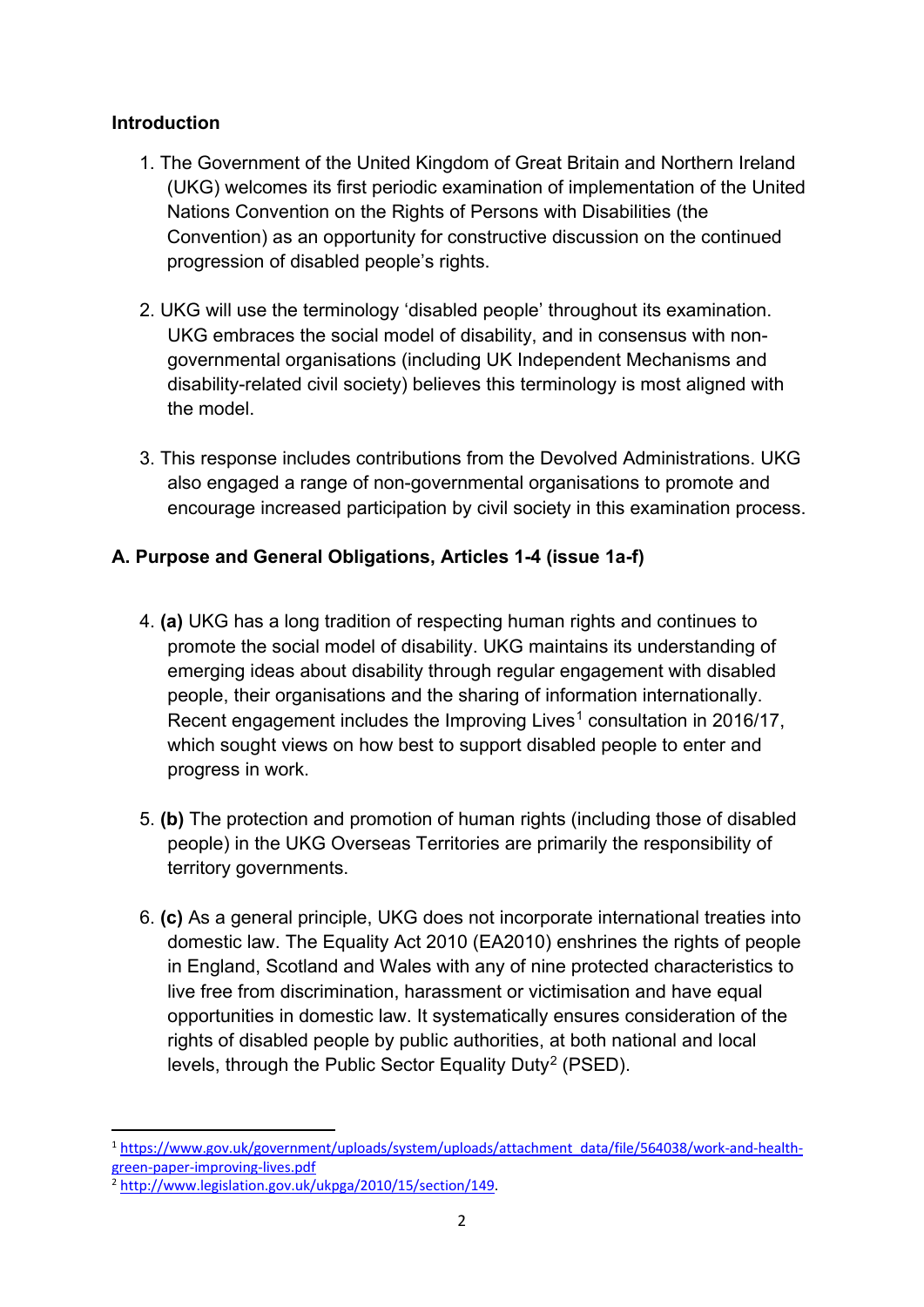- 7. In Northern Ireland, the Disability Discrimination Act 1995 (DDA95) sets out the rights of disabled people. The Northern Ireland Act 1998, Section 75 places a statutory duty similar to the PSED on public authorities when conducting their functions. Additionally, the Mental Capacity Act (Northern Ireland) 2016 incorporates elements of the Convention to ensure that disabled people are treated on an equal basis.
- 8. UKG consultation guidelines set clear expectations that officials consider the full range of people, business and voluntary bodies affected by proposed policies and ensure disabled people can access any consultation.
- 9. **(d)** EA2010 defines a disabled person as someone with a physical or mental impairment which has a substantial and long-term adverse effect on their ability to carry out normal day-to-day activities<sup>[3](#page-2-0)</sup>; this definition aligns with Article 1<sup>[4](#page-2-1)</sup>. EA2010 protects against direct and indirect discrimination, and places a duty on organisations to provide reasonable adjustments to better enable disabled people's full enjoyment of their rights. Employment tribunals and civil courts hear and resolve cases where someone believes they have been discriminated against due to disability (whether they are disabled or not). The Advisory, Conciliation and Arbitration Service<sup>[5](#page-2-2)</sup> and the Equality Advisory and Support Service<sup>[6](#page-2-3)</sup> provide free and impartial advice and support for people taking forward claims. The Equality and Human Rights Commission (EHRC) can also conduct investigations or take action where it's aware of disability discrimination by an employer or service provider.
- 10. **(e)** UKG published two reports on the indicators outlined in the Fulfilling Potential Strategy<sup>7</sup>, covering six key themes (education, employment, income, health and wellbeing, choice and control, and inclusive communities).
- 11. The Northern Ireland Executive included a disability indicator in its draft Programme for Government 2016-2021. The associated draft action plan had extensive consultation with disabled people and their families.
- 12. **(f)** UKG committed in the Choice Review response<sup>[8](#page-2-5)</sup> to ensuring access to high quality, safe, personalised care to everyone. Based on five Priorities for Care, it emphasises good communication with patients and families, regular care plan reviews and clear identification of people in charge of care. The

 $\overline{\phantom{a}}$ 

<span id="page-2-1"></span>

<span id="page-2-2"></span>

<span id="page-2-4"></span><span id="page-2-3"></span>

<span id="page-2-0"></span><sup>&</sup>lt;sup>3</sup> http://www.legislation.gov.uk/ukpga/2010/15/section/6<br>
<sup>4</sup> In Northern Ireland, DDA95 sets out the rights of disabled people.<br>
<sup>5</sup> http://www.acas.org.uk/index.aspx?articleid=1461<br>
<sup>6</sup> http://www.equalityadvisoryservic [disabled-people](https://www.gov.uk/government/collections/fulfilling-potential-working-together-to-improve-the-lives-of-disabled-people)

<span id="page-2-5"></span><sup>8</sup> <https://www.gov.uk/government/publications/choice-in-end-of-life-care>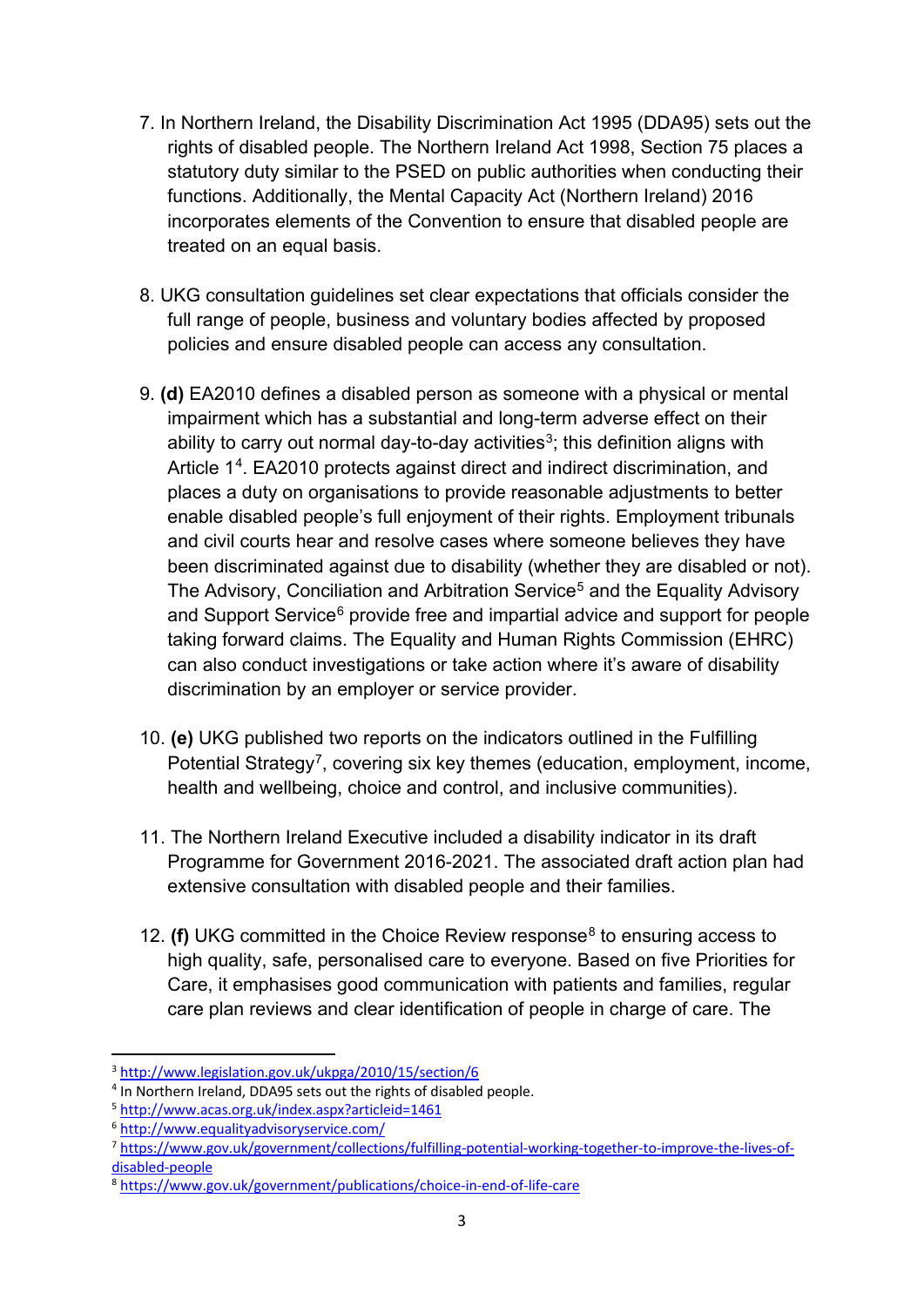commitment to providing high-quality end-of-life care to everyone is also evident through initiatives like the Learning Disabilities Mortality Review Programme. This calls for local reviews of deaths of people with learning disabilities and identification of action plans where improvements are needed; every National Health Service (NHS) region is currently testing this process.

13. The Welsh Government's Palliative and End-of-Life Care Delivery Plan covers all aspects of such care and provides funding specifically for specialist palliative care services.

# **B. Specific rights**

## **Equality and non-discrimination, Article 5 (issue 2a-d)**

- 14. **(a)** UKG's abortion policy, in relation to disability, only differs from standard practice where "serious" foetal impairment is identified to allow abortion without time-limit. Serious impairment is not defined in law; these decisions are made using the expert judgement of two doctors in consultation with the parents, who receive information and support from a properly trained multidisciplinary team.
- 15. In Northern Ireland, abortion is only lawful when necessary to preserve the woman's life or where there is risk of real and serious long-term or permanent adverse effect on the woman's physical or mental health.
- 16. **(b)** EA2010 protects against discrimination resulting from age, disability and sex, and includes specific protections on employment, provision of services, exercise of public functions, and education. It permits positive action and differential treatment enabling employers or service providers to address age, disability or sex related disadvantage, under-representation and low participation. This supports equality of opportunity and reduces outcome inequalities, aligning with the UN Sustainable Development Goals (SDGs) 10.
- 17. The Scottish Government has established an Access to Elected Office Fund to support disabled people to stand in the 2016 and 2021 Scottish Parliament elections and 2017 local election, (as per SDG 10.2).
- 18. **(c)** The EA2010 protects all individuals, including disabled people, from racial discrimination, harassment, and victimisation. The UK has criminal penalties for offences such as incitement to racial hatred and racially aggravated assault and criminal damage.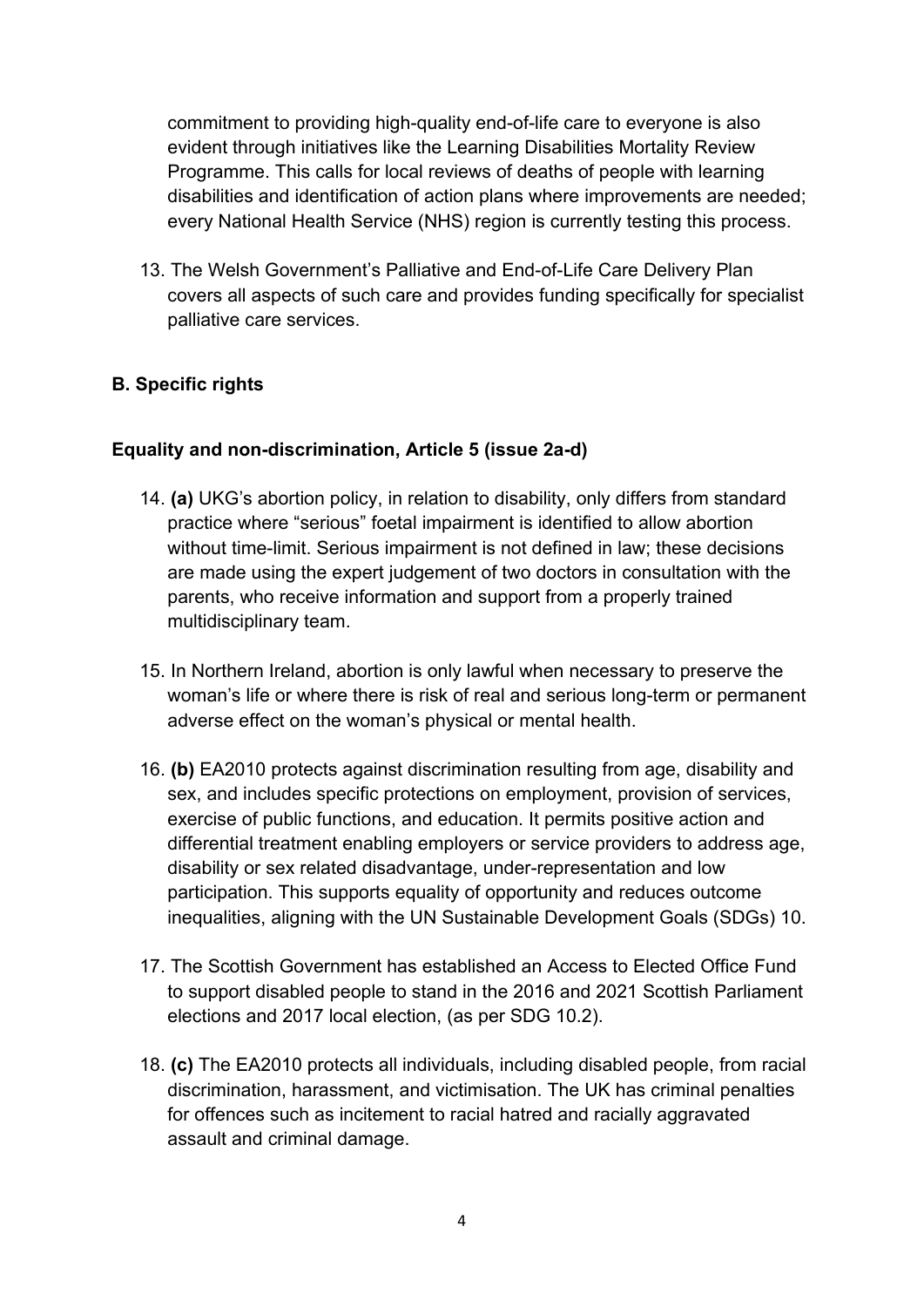- 19. Following the Scottish Government's publication of its Race Equality Framework in March 2016, intersectional engagement activities were held which included disability stakeholders.
- 20. **(d)** The EA2010 provision for a 'reasonable adjustment duty for common parts of leasehold properties' has not been commenced due to lack of clarity on the financial and practical implications for landlords; the provision is currently under review by UKG with a view to assessing its scope for implementation.
- 21. Northern Ireland is considering the Equality Commission's Legislative Reform proposals to strengthen protections for disabled people within the DDA95, in alignment with the EA2010. A lack of non-discrimination legislation for disabled people specific to housing is mitigated by a range of initiatives.

## **Women with disabilities, Article 6 (issue 3a-b)**

- 22. **(a)** Consideration of barriers specific to women is mainstreamed through EA2010 and the PSED (aligning with SDG 5), as is disability. UKG genderspecific policies incorporate the disability social model to break down barriers and meet the needs of disabled women. Data collected in relation to violence and abuse is disaggregated, allowing examination of rates of violence and abuse experienced by disabled women compared to others<sup>[9](#page-4-0)</sup> (see Annex A).
- 23. The Northern Ireland Act 1998, Section 75<sup>[10](#page-4-1)</sup> statutory duty to have due regard to the need to promote equality of opportunity includes equality between all disabled people (including disabled women) and non-disabled people.
- 24. The PSED Scottish Specific Duties require that the Scottish Government conducts and publishes Equality Impact Assessments. Measures aligning with SDG 5.1 include maintaining and publishing data disaggregated by gender<sup>[11](#page-4-2)</sup>.
- 25. In Wales, Equality Impact Assessments are conducted on all new policies and programmes as a requirement of the EA2010 (Statutory Duties) (Wales) Regulations 2011 and when reviewing existing policies and programmes. These should identify possible negative intersectional impacts and set out mitigation measures.

<sup>-&</sup>lt;br>9

<span id="page-4-0"></span>[https://www.ons.gov.uk/peoplepopulationandcommunity/crimeandjustice/compendium/focusonviolentcrime](https://www.ons.gov.uk/peoplepopulationandcommunity/crimeandjustice/compendium/focusonviolentcrimeandsexualoffences/yearendingmarch2015/chapter4intimatepersonalviolenceandpartnerabuse#intimate-violence-in-the-last-year-by-personal-characteristics) [andsexualoffences/yearendingmarch2015/chapter4intimatepersonalviolenceandpartnerabuse#intimate](https://www.ons.gov.uk/peoplepopulationandcommunity/crimeandjustice/compendium/focusonviolentcrimeandsexualoffences/yearendingmarch2015/chapter4intimatepersonalviolenceandpartnerabuse#intimate-violence-in-the-last-year-by-personal-characteristics)[violence-in-the-last-year-by-personal-characteristics](https://www.ons.gov.uk/peoplepopulationandcommunity/crimeandjustice/compendium/focusonviolentcrimeandsexualoffences/yearendingmarch2015/chapter4intimatepersonalviolenceandpartnerabuse#intimate-violence-in-the-last-year-by-personal-characteristics)<sup>10</sup> http://www.legislation.gov.uk/ukpga/1998/47/section/75

<span id="page-4-2"></span><span id="page-4-1"></span><sup>&</sup>lt;sup>11</sup> http://www.gov.scot/Topics/People/Equality/Equalities/DataGrid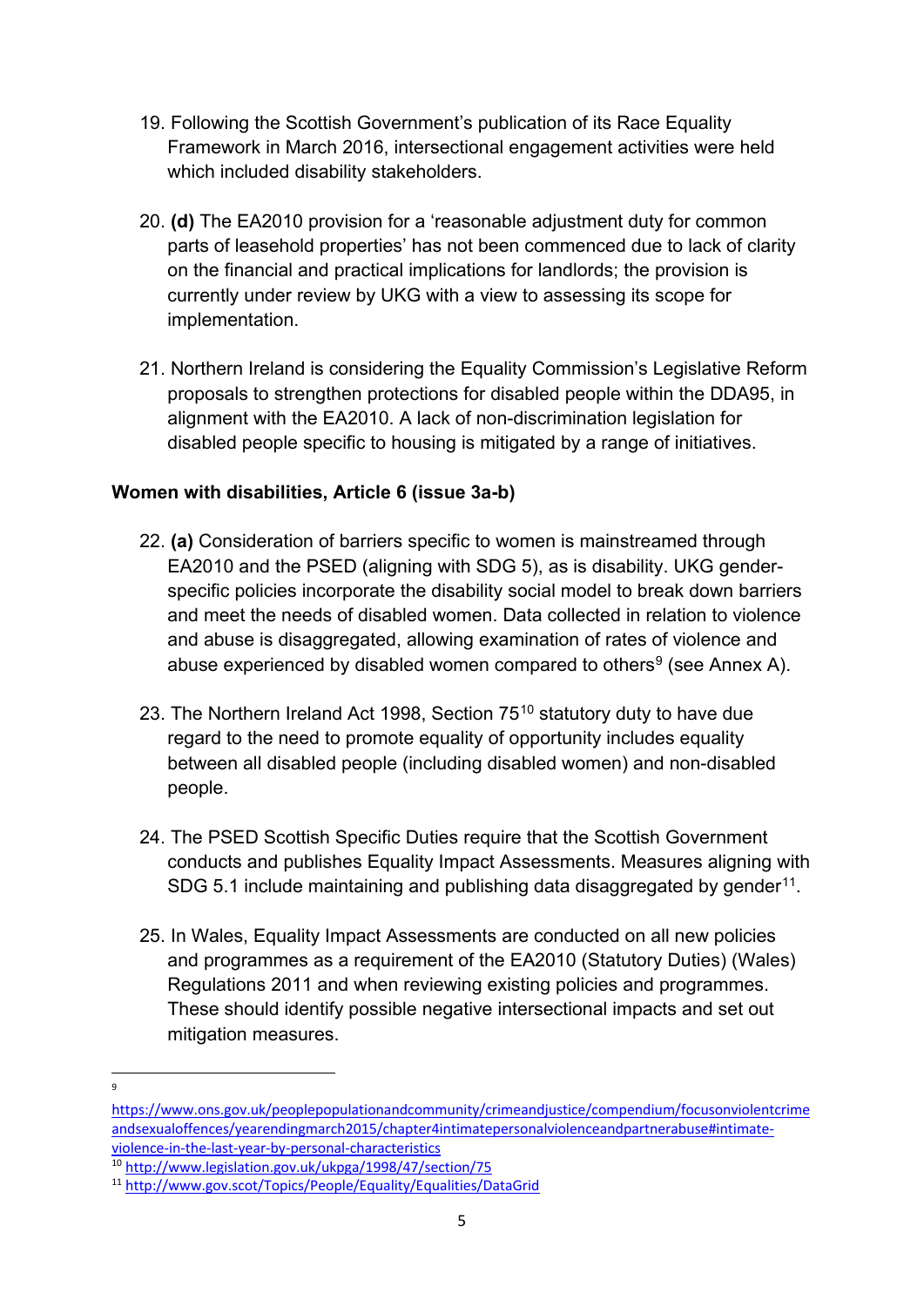- 26. **(b)** England and Wales' Violence against Women and Girls Strategy takes a cross-government, multi-agency approach, with focused support for the most excluded women and girls facing multiple disadvantages (like disabled women and girls). Commitments include providing specialist support to the most vulnerable victims, enabling access to services, and supporting commissioners to conduct evidence-based assessments of need.
- 27. In Northern Ireland, the Stopping Domestic and Sexual Violence and Abuse Strategy (published March 2016) aims for a society where domestic and sexual violence is not tolerated in any form. It provides tailored preventative and responsive services, and ensures that all victims are supported and perpetrators held to account.
- 28. Scotland's Equally Safe strategy to prevent and eradicate all forms of violence against women and girls is strengthening legislation, and a threeyear rolling fund has been introduced for organisations combatting violence against women and girls.
- 29. In Wales, disabled women are protected through the National Strategy and the Violence against Women, Domestic Abuse and Sexual Violence (Wales) Act 2015; this aims to improve the consistency, quality and join-up of services.

# **Children with disabilities, Article 7 (issue 4a-c)**

- 30. UKG financially supports low income families (including those with disabled children) through benefits including Disability Living Allowance, Child Tax Credit and Universal Credit. Other support includes:
	- Disabled Facilities Grant to help make homes accessible;
	- free childcare for disabled children between 2-4 years old, including that funded by England's £12.5m Disability Access Fund;
	- Family Fund Trust grants for families with disabled children, usually for equipment and family breaks; and
	- help with costs to attend healthcare services.
	- •
- 31. Northern Ireland published its Child Poverty Strategy<sup>[12](#page-5-0)</sup> in March 2016, including grants for low-income families to help with essential items and additional educational support for disabled children.
- 32. Scotland has committed<sup>[13](#page-5-1)</sup> to improving the disability benefits system for disabled children in Scotland once powers are devolved.

<span id="page-5-1"></span><span id="page-5-0"></span>**<sup>.</sup>** <sup>12</sup> <https://www.communities-ni.gov.uk/publications/child-poverty-strategy>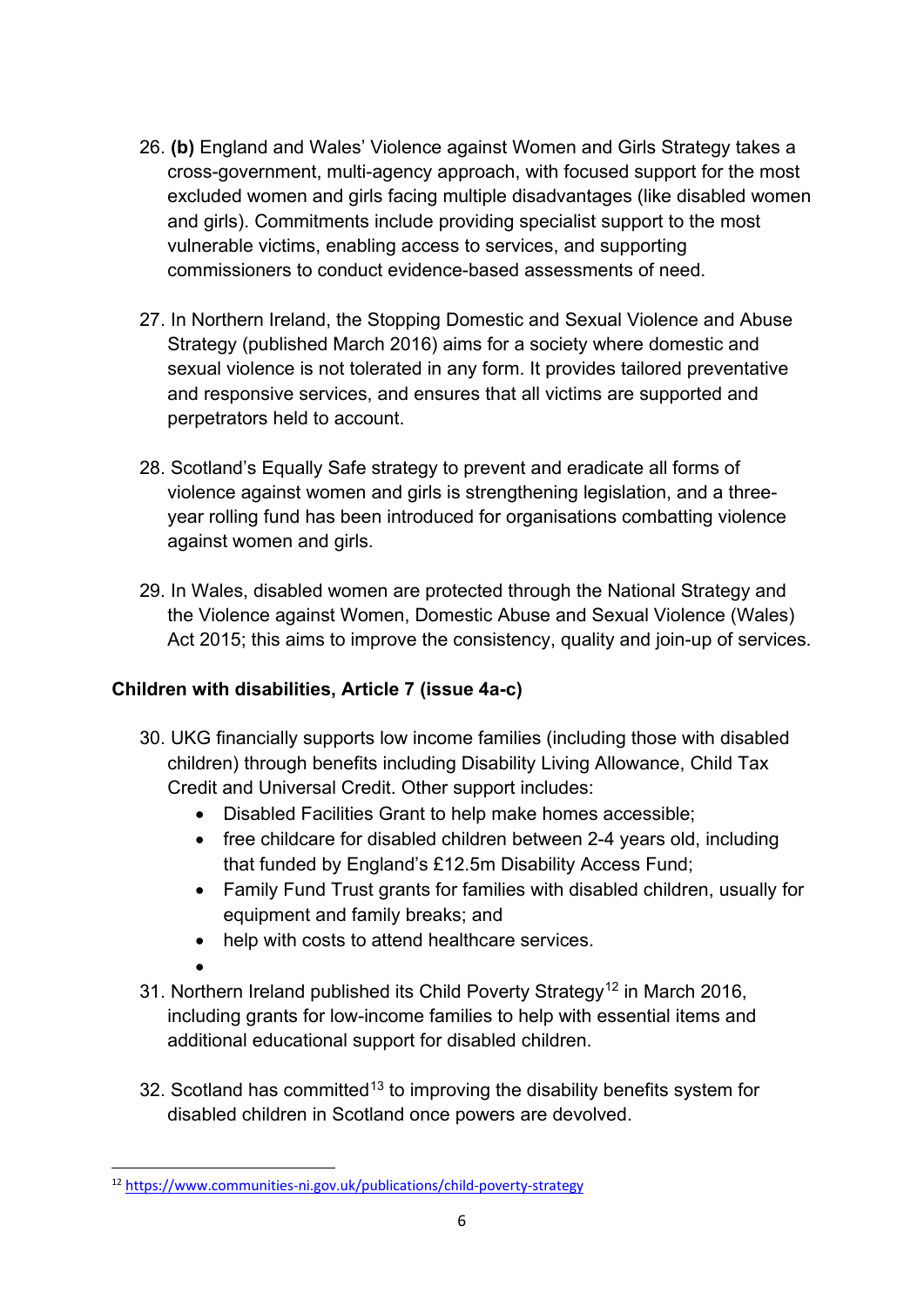- 33. The Strategic Equality Plan 2016-2020<sup>[14](#page-6-0)</sup> for Wales includes the objective to reduce poverty, mitigate the impacts of poverty and improve living conditions for people most at risk of living in low income households, particularly disabled people and families with disabled children.
- 34. **(b)** All schools in England are required by law to have a behaviour policy including measures to tackle bullying. Schools are free to develop their own anti-bullying strategies, but are held accountable through the Office for Standards in Education, Children's Services and Skills. This complements requirements in EA2010 making it unlawful for schools to discriminate against, harass or victimise disabled pupils (or potential pupils) in relation to admissions; the way it provides education; access to benefits, facilities or services; excluding pupils; or subjecting them to any other detriment. Remedy is through appeal to specialist tribunals; admission decisions made within the Education, Health and Care plan are heard by the Special Education Needs and Disability (SEND) tribunal, and exclusion decisions are reviewed by an independent panel under section 52 of the Education Act 2002.
- 35. The National Approach to Anti-bullying for Scotland's Children and Young People will be published later this year, encouraging a holistic approach to anti-bullying, including prejudice-based bullying. Furthermore, the Additional Support Needs Tribunals for Scotland provide remedy for disability related discrimination in schools.
- 36. **(c)** The Children and Families Act 2014 secures the general presumption in law of mainstream education, and the SEND Code of Practice states that professionals should involve parents at every stage of planning and reviewing support. Parents have the right to request a particular school, as part of the Education, Health and Care (EHC) plan process. Where a child or young person with SEND does not have an EHC plan, they must be educated in mainstream schools in most circumstances. Additionally, LAs are required to involve young people and parents in shaping the support provided, and they must publish 'Local Offers' setting out in one place information about the provision LAs expect to be available across education, health and social care for all children and young people with SEND.
	- 37. Scotland's Getting it right for every child<sup>[15](#page-6-1)</sup> is the national approach to improving outcomes of children and young people, ensuring they (and where possible their families) are at the centre of informed choice about the support
- 13 [https://consult.scotland.gov.uk/social-security/social-security-in-scotland/user\\_uploads/consultation-on](https://consult.scotland.gov.uk/social-security/social-security-in-scotland/user_uploads/consultation-on-social-security-in-scotland---full-version.pdf)[social-security-in-scotland---full-version.pdf](https://consult.scotland.gov.uk/social-security/social-security-in-scotland/user_uploads/consultation-on-social-security-in-scotland---full-version.pdf)<br><sup>14</sup> http://gov.wales/docs/dsjlg/publications/equality/161214-strategic-equality-plan-en.pdf

<span id="page-6-1"></span><span id="page-6-0"></span><sup>&</sup>lt;sup>15</sup> <http://www.gov.scot/Topics/People/Young-People/gettingitright/what-is-girfec>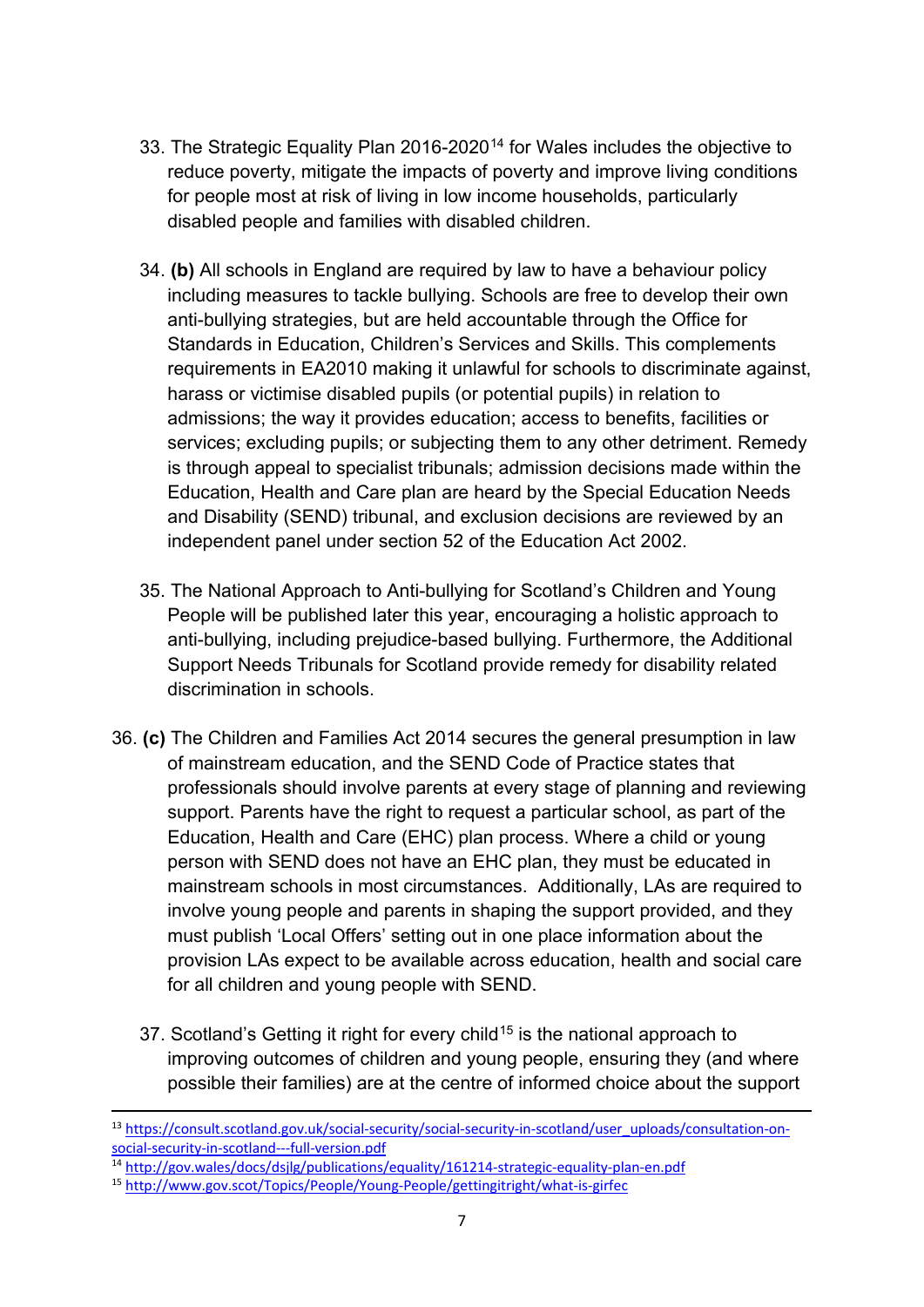available. 'Self-directed Support'[16](#page-7-0) is Scotland's mainstream approach to social care, ensuring children requiring social care are given choice and control over how their care is delivered.

38. The statutory framework for care and support, established by the Social Services and Well-being (Wales) Act 2014, promotes a "voice and control agenda" by requiring that disabled people are involved in decision-making about the assessment and allocation of their support.

# **Awareness Raising, Article 8 (issue 5)**

- 39. UKG has undertaken numerous initiatives to increase awareness, including:
	- developing awareness raising resources, set out in the UKG hate crime action plan;
	- Disability Confident supports employers to hire disabled people;
	- resources are available to teachers to raise disability awareness amongst pupils;
	- specific autism awareness training is delivered to staff in early years, school and post-16 education;
	- disability awareness training is provided at train stations and by many bus companies; and
	- training<sup>[17](#page-7-1)</sup> aimed primarily at NHS healthcare and social care staff includes modules on mental health and learning disabilities.
- 40. In England, the Dementia Friends Programme gives people a greater understanding of dementia. Northern Ireland's public awareness campaign 'Still Me', is aimed at reducing dementia-related stigma. Scotland has a wide range of well-established dementia-friendly community, town and city initiatives and a national Dementia Friends initiative. Wales is developing its Dementia Strategic Action Plan 2017-2022.

# **Accessibility, Article 9 (issue 6)**

41. Building requirements support the goals of inclusive, safe, resilient and sustainable accommodation, as per SDG 11. Building Regulations require building control bodies across the UK to inspect work on new builds as it proceeds, ensuring compliance with regulations, including Part M on accessibility. If these requirements are not met, LAs have powers to prosecute<sup>[18](#page-7-2)</sup> companies conducting the work, serve a notice<sup>[19](#page-7-3)</sup> to the building owner to bring the work up to the required standard, remove non-compliant

**<sup>.</sup>** <sup>16</sup> <http://www.gov.scot/Topics/Health/Support-Social-Care/Support/Self-Directed-Support>

<span id="page-7-2"></span><span id="page-7-1"></span><span id="page-7-0"></span><sup>&</sup>lt;sup>17</sup> https://www.disabilitymatters.org.uk/<br><sup>18</sup> http://www.legislation.gov.uk/ukpga/1984/55/section/35<br><sup>19</sup> http://www.legislation.gov.uk/ukpga/1984/55/section/36

<span id="page-7-3"></span>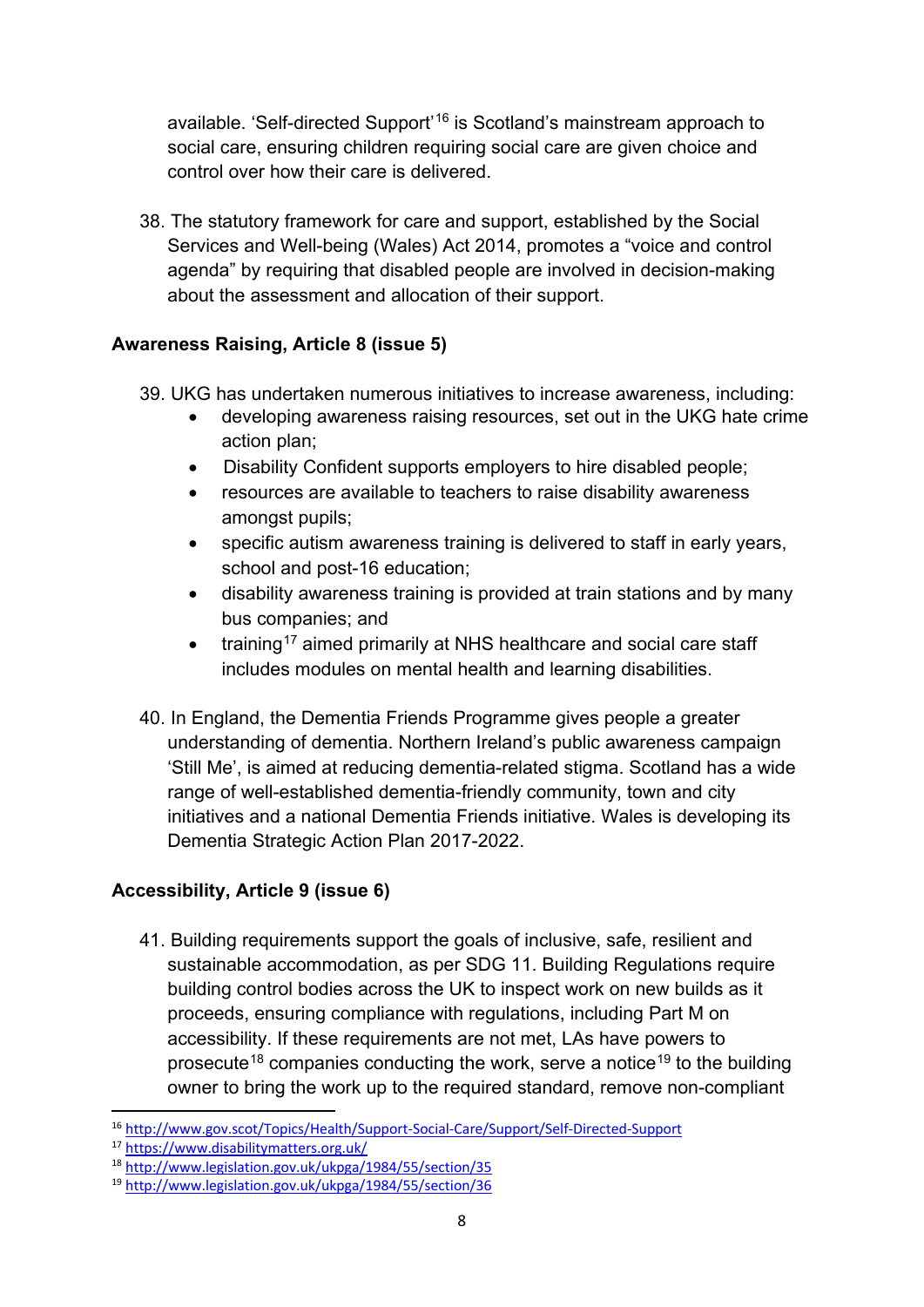work or apply unlimited fines. As a result, housing built since 2001 is more likely to be accessible; e.g. 93% of homes built since 2001 have an entrance level toilet (61% previously)<sup>[20](#page-8-0)</sup>.

- 42. UKG is committed to progressing towards built environments that are as accessible as possible. Initiatives include the Inclusive Environment Action Plan<sup>[21](#page-8-1)</sup> which tasks industry leaders with spreading understanding of the benefits of equality and accessibility, and the Built Environment Professional Education project<sup>[22](#page-8-2)</sup> which promotes inclusive design training for tomorrow's built environment professionals.
- 43. In Northern Ireland, the Strategic Planning Policy Statement sets the context for all new local development plans and planning decisions, taking particular consideration of disabled people's needs. Article 6 of the General Development Procedure Order (Northern Ireland) 2015 requires design and access statements to explain how issues affecting access for disabled people have been addressed in major developments.
- 44. In Scotland, LAs review designs and on-site building work, ensuring all relevant standards in Scottish building regulations are met. If not, LAs have powers under section 27 of the Building (Scotland) Act 2003 to serve notice requiring the relevant person to either comply or remove the work.
- 45. In Wales, planning policy sets out that all development proposals should meet the objective of ensuring ease of access for all: using Design and Access Statements, oversight of compliance with Building Regulations, and the Design Commission for Wales to champion high standards of design and architecture to public and private sectors. In 2016, the Commission coordinated inclusive-design related training for built environment professionals.
- 46. Legislation for the accessibility of transport has been strengthened; the Public Service Vehicles Accessibility Regulations require local bus services to be accessible and the Bus Services Act 2017 ensures that information on local buses is provided in audible and visible formats. By the end of 2019, 470 train stations will have step-free access to and between every platform; equating to around 75% of journeys (compared to 50% in 2005). It is illegal for drivers of taxis to refuse to carry registered assistance dogs (except in specific circumstances), and drivers of designated wheelchair accessible taxis cannot charge extra or refuse to provide reasonable assistance.

<span id="page-8-0"></span><sup>&</sup>lt;sup>20</sup> English Housing Survey<br><sup>21</sup> https://www.gov.uk/government/news/creating-inclusive-buildings-and-design.

<span id="page-8-2"></span><span id="page-8-1"></span><sup>&</sup>lt;sup>22</sup> [https://www.gov.uk/government/collections/built-environment-professional-education-project.](https://www.gov.uk/government/collections/built-environment-professional-education-project)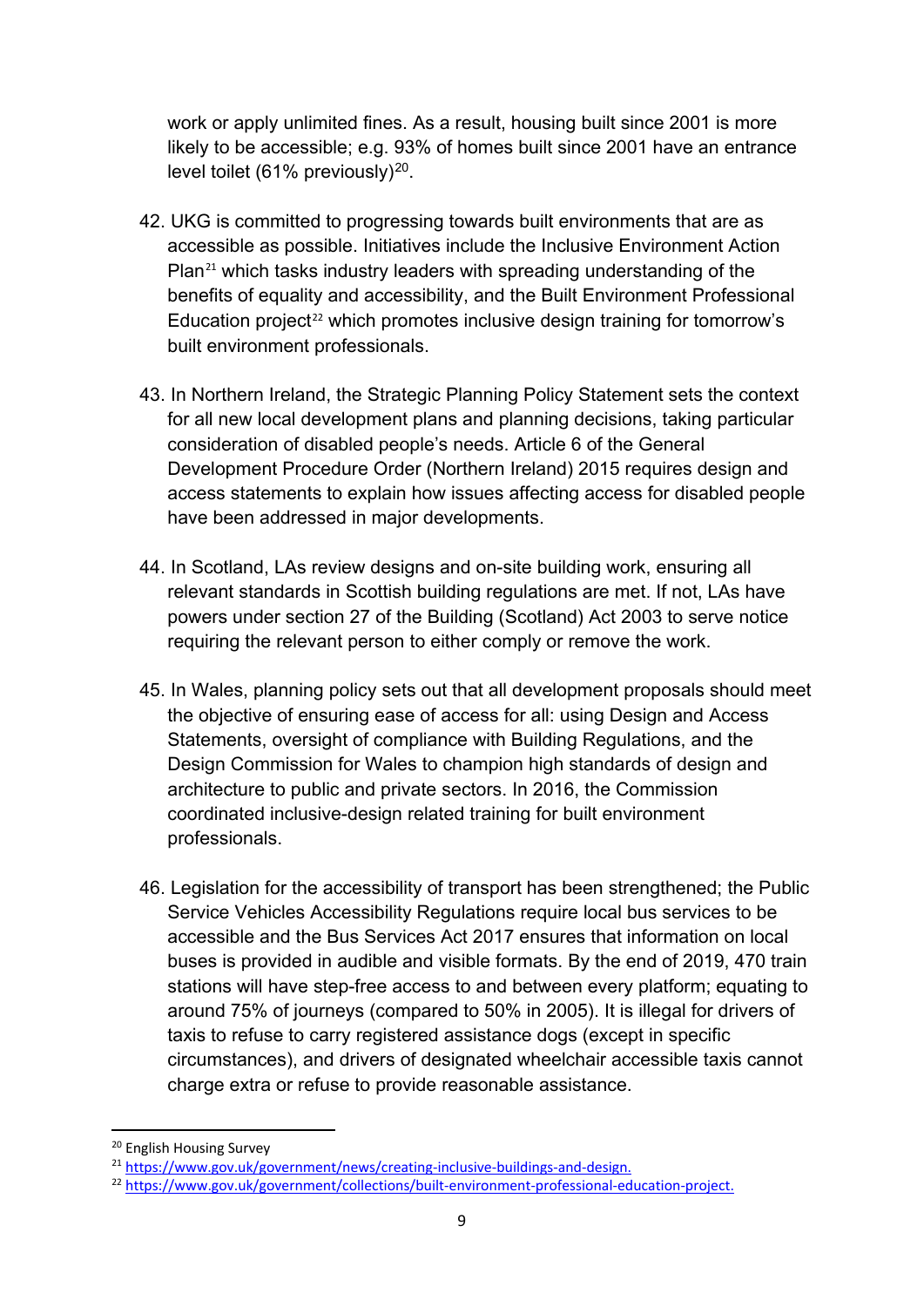- 47. Northern Ireland is developing an Accessible Transport Strategy, which will include an action plan outlining measures to reduce barriers to travel. The recently established Taxi Advisory Forum also has permanent representation from disabled people, ensuring input into policy development.
- 48. Implementation of the Government website GOV.UK considerably increased the accessibility of government services. Holding information on services and policies across government, it is designed to easily adapt to different users by connecting seamlessly to assistive technology and allowing users to customise its appearance. Continuing to improve the accessibility of its digital services, UKG has created a UK-wide digital community to enable crossgovernment collaboration and set the requirements for its service assessment process.

## **Equal recognition before the law, Article 12 (issue 7)**

- 49. The Mental Capacity Act 2005 is UKG's primary mental capacity legislation; it empowers people to make decisions for themselves wherever possible, while protecting people unable to. The Court of Protection Rules governing judgements on the removal of decision making have been strengthened, requiring judges to determine how best to secure the involvement of the individual in proceedings. UKG is now considering recommendations from the Law Commission<sup>[23](#page-9-0)</sup> to amend the Mental Capacity Act to better ensure the person's wishes and feelings are the prime consideration in any 'best interest' decision and to introduce a framework for supported decision making. Additionally, the UKG response to No Voice Unheard, No Right Ignored, published 2015, sets out actions to better enable people with learning disabilities, autism and mental health conditions to enjoy the same rights as everyone else.
- 50. In Northern Ireland, the Mental Capacity Act (Northern Ireland) 2016 was enacted in May 2016. Implementation is under way; once commenced, the Act will repeal and replace the Mental Health (Northern Ireland) Order for everyone over 16.
- 51. UKG is responsible for policies relating to asylum seeker and refugee detention. Recognised refugees are not usually detained. The 'adults at risk in immigration detention' policy regards people as vulnerable in detention if they fall within a list of indicators, which includes having a mental health condition or other disabilities. People considered vulnerable will only be detained when vulnerability concerns are outweighed by immigration considerations and/or

<span id="page-9-0"></span>**<sup>.</sup>** <sup>23</sup> Applicable in England and Wales.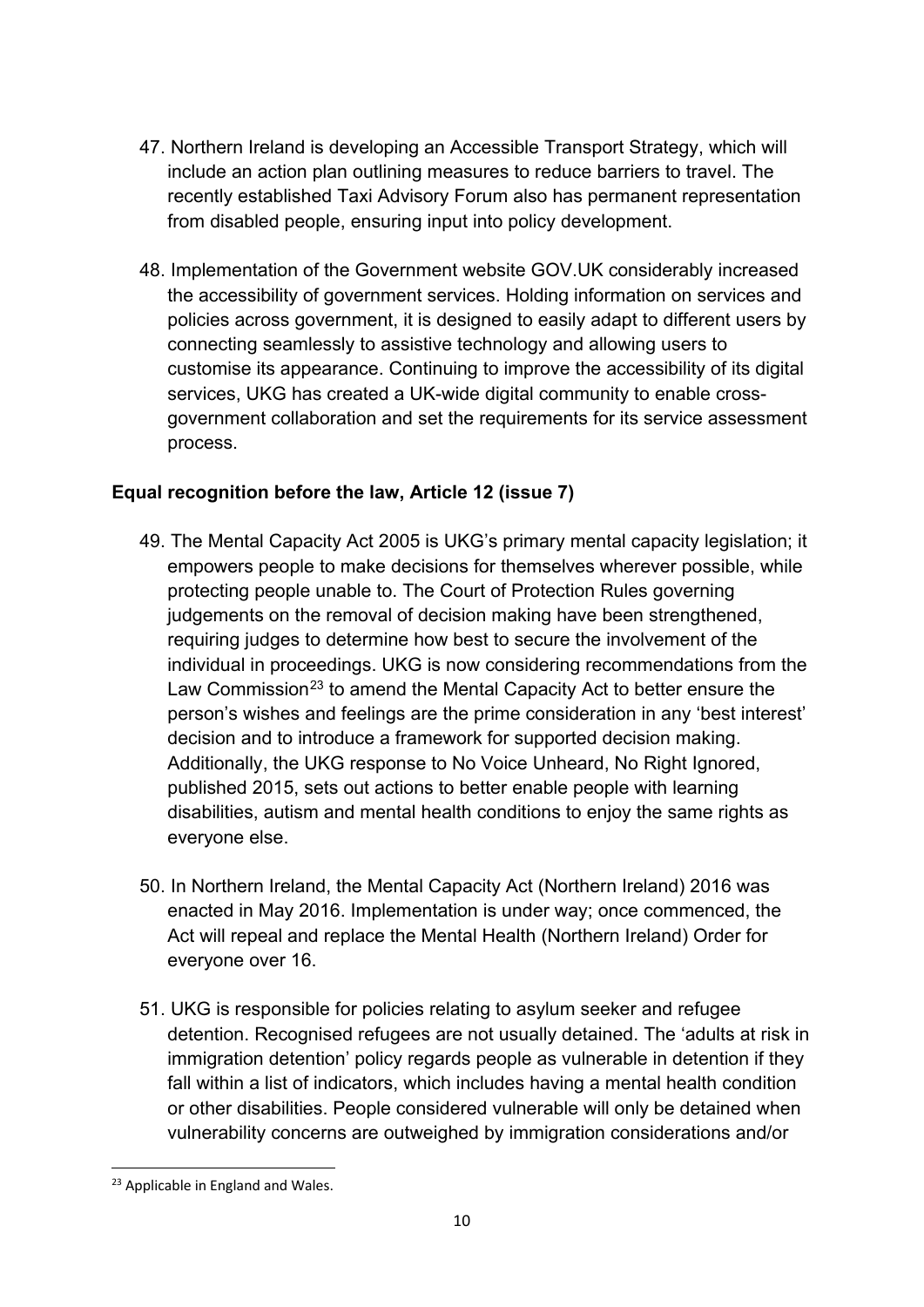public security concerns. All asylum claimants have the opportunity to be legally represented during their asylum claim and, subject to certain published criteria (which includes means and merits tests), legal aid is available.

## **Access to justice, Article 13 (issue 8a-d)**

- 52. **(a)** UKG helps people interact with the justice system in various ways, including through legal aid, the availability of intermediaries for vulnerable people and new inclusive digital services. Legal aid supports access to justice by providing advice and representation for such matters as cases alleging unlawful discrimination, harassment or victimisation under the EA2010. Intermediaries are communication specialists who support witnesses to understand what is being asked of them and to respond. For people with difficulties interacting with digital channels, assisted digital support options will be provided to maintain and improve access to justice. This ranges from 'light touch' assistance such as telephone support to more intensive face-to-face assistance. Both will be free, and developed with extensive input from service users.
- 53. Northern Ireland launched the Registered Intermediaries schemes in May 2013 to assist vulnerable witnesses (prosecution and defence), suspects and defendants with significant communication deficits to communicate effectively when giving evidence in police investigations and any subsequent trial.
- 54. **(b)** Civil legal aid continues to provide access to justice for people in the most serious cases. This includes, subject to statutory means and merits tests, disputes with LAs about community care services and discrimination claims relating to contraventions of EA2010. UKG operates a fee remission system to help people unable to afford fees to continue accessing justice. A review of the introduction of employment tribunal fees (published January 2017) included examination of the impact of fees on people with protected characteristics. Though broadly a successful policy, the review highlighted that employment tribunal claims dropped more than anticipated. A consultation within the review included proposals to increase the income threshold for 'Help with Fees', which would be expected to benefit disabled people and other people in low-income groups. Projected reforms to the Employment Tribunals system will simplify processes, improving access to justice.
- 55. In Scotland, civil legal aid helps secure representation by a solicitor or advocate in the civil courts, covering cases heard by the Scottish Employment Appeals Tribunal and those concerning disability discrimination. Additional payments to cover reasonable costs of additional communication support between a solicitor and their client are also available.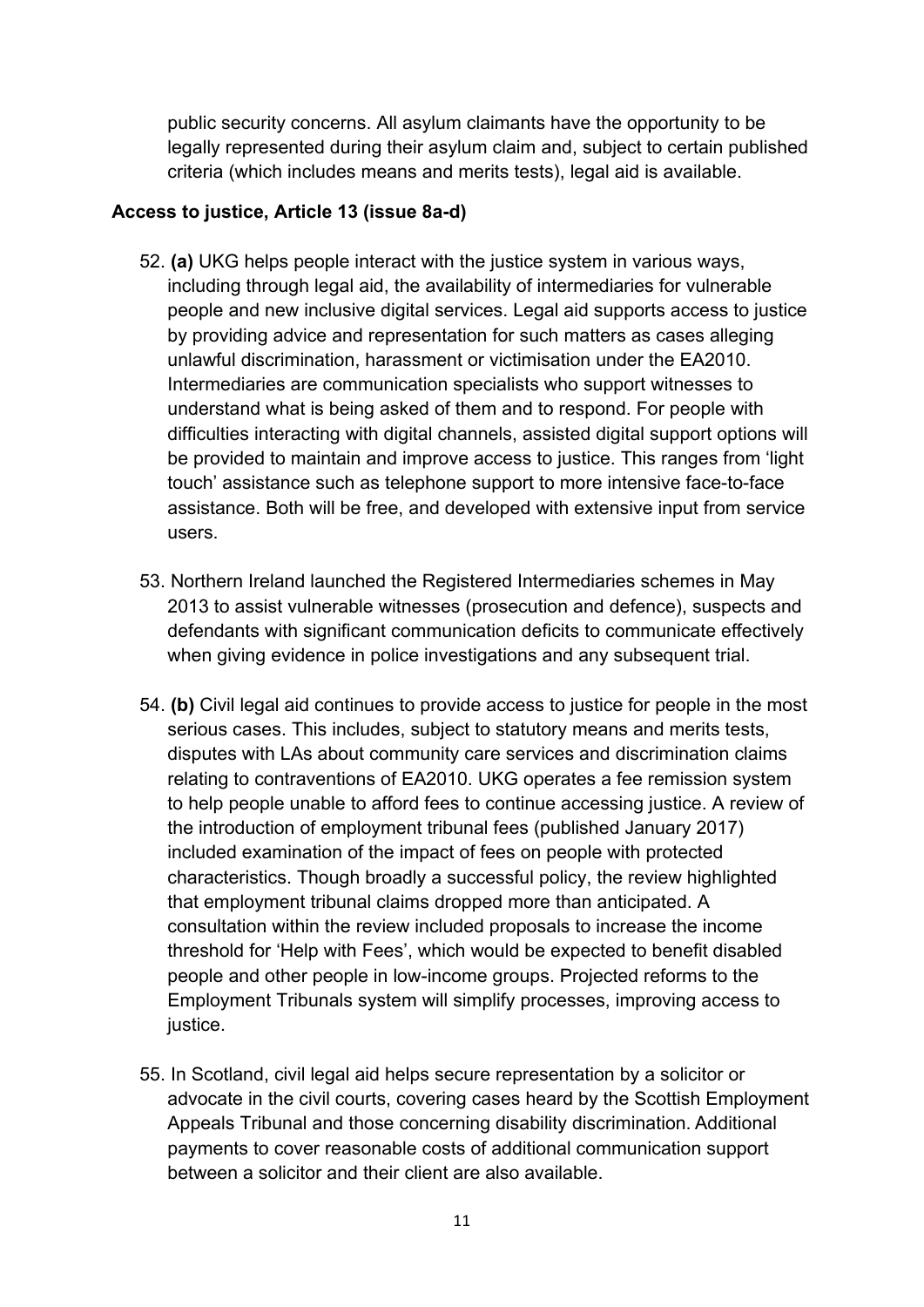- 56. **(c)** Systems are in place for disabled jurors to provide information about their required reasonable adjustments, allowing arrangements to be made ahead of jury service. Jurors can have pre-court visits to discuss reasonable adjustments with court staff. If it is impossible to make the necessary adjustments at the specified court, the juror's service may be transferred to an appropriate court nearby. Jurors requiring third party assistance within the deliberating room, like a sign language interpreter, are currently disqualified from jury service because of the principle of the 13th juror. Under common law[24](#page-11-0) the jury are entitled and bound to deliberate in private. If a stranger, whether an officer of the court or not, is present for a substantial time during their deliberations, the verdict becomes invalid; UKG courts are bound against making such reasonable adjustments.
- 57. In Scotland, a working group chaired by a senior judge has been exploring how to support and enable disabled members of the public and people with communication difficulties to fulfil their civic duty as jurors.
- 58. **(d)** Her Majesty's Courts & Tribunals Service takes its responsibilities under EA2010 seriously, providing staff with guidance on the duty to consider reasonable adjustments and provide equal access to services and facilities. The Judicial College provides guidance through its Equal Treatment Bench Book<sup>[25](#page-11-1)</sup> to Courts and Tribunals judiciary on all aspects of fair treatment in court which includes disability. It has also developed materials (including elearning) supporting its strategy that all training includes aspects of the social context of judging.
- 59. In Scotland, the equal treatment of everyone appearing in court is of prime importance to the Judicial Institute and a core judicial responsibility $^{26}$ . Guidance and advice for judicial office is in the Equal Treatment Bench Book, publically available on the Scottish Judiciary website<sup>27</sup>.

## **Liberty and security of the person, Article 14 (issue 9a-b)**

60. **(a)** The Mental Capacity Act 2005 sets out the safeguards which must be met to authorise deprivations of liberty. A 2014 Supreme Court decision resulted in significantly more individuals coming into the category of people whose deprivation of liberty requires authorisation by the Court. In light of criticisms,

<span id="page-11-0"></span><sup>24</sup> Goby v Wetherill. [1915] 2 K.B. 674.

<span id="page-11-1"></span><sup>&</sup>lt;sup>25</sup> https://www.judiciary.gov.uk/publications/equal-treatment-bench-book/<br><sup>26</sup> http://www.scotland-

<span id="page-11-2"></span>

[judiciary.org.uk/Upload/Documents/StatementofPriciplesofJudicialEthicsrevisedDecember2016.pdf](http://www.scotland-judiciary.org.uk/Upload/Documents/StatementofPriciplesofJudicialEthicsrevisedDecember2016.pdf), section 8 addresses 'the principle of equality'.

<span id="page-11-3"></span><sup>27</sup> <http://www.scotland-judiciary.org.uk/Upload/Documents/EqualTreatmentBenchBook110216.pdf>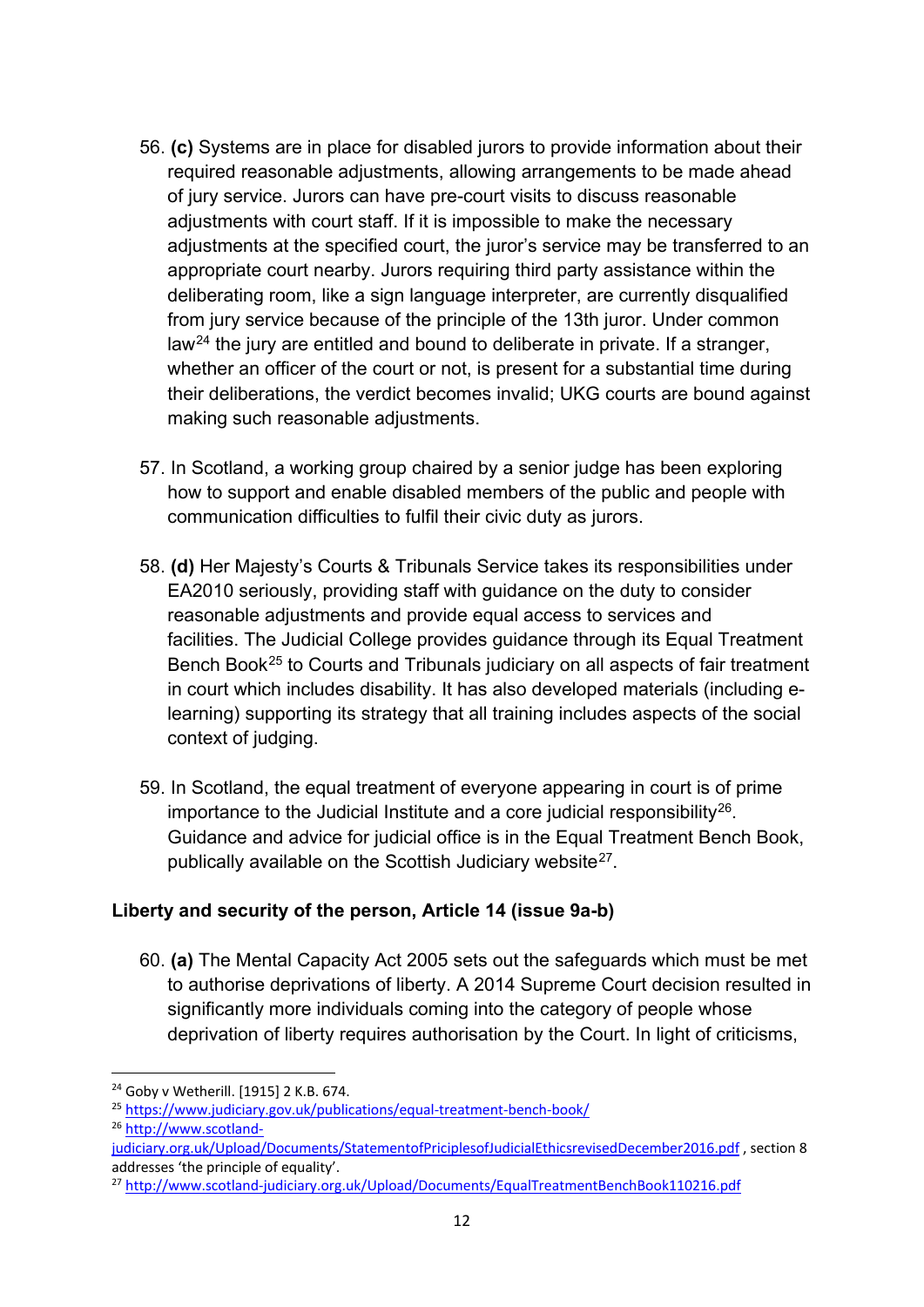UKG asked the Law Commission to investigate and make recommendations on the process. The report was published in March 2017 and is currently under consideration.

- 61. In Northern Ireland, the Mental Capacity Act (Northern Ireland) 2016, once commenced, will provide the legislative framework for people lacking capacity.
- 62. **(b)** UKG is committed to supporting disabled people to live independently and be included in the community, including upholding the right to choice and control of residence and healthcare. In England and Wales, the Deprivation of Liberty Safeguards protect people's rights by ensuring any deprivation of liberty is in the person's best interests, the least restrictive possible, assessed independently and challengeable in court. In practice, care homes and hospitals must apply to LAs to authorise a deprivation and the Care Quality Commission monitors the use of the safeguards.
- 63. Regarding abuse in care, a 'wilful neglect' offence came into force in April 2015 to address instances of abuse towards people dependant on care services. Serious allegations of abuse and neglect should be thoroughly investigated and prosecutions brought where warranted.
- 64. In Scotland, the Mental Health (Care and Treatment) (Scotland) Act 2003 Code of Practice states that all relevant local agencies should work closely together to ensure the provision of sufficient places of safety within their localities, designating agreed preferred places of safety and ensuring all parties are fully aware of their location and use. Designated places of safety must be suitably equipped and staffed by qualified mental health staff with experience of managing acute mental disorder.
- 65. In Wales, the revised Code of Practice for the Mental Health Act 1983 (MHA1983) underlines the guiding principle of applying the least restrictive options and maximising a person's independence at decision making points. The Mental Health Review Tribunal for Wales provides the safeguard of the right to apply for an independent review of a person's detention under the Act. The Health Inspectorate Wales and the Care and Social Services Inspectorate Wales monitor the implementation of NHS Deprivation of Liberty Safeguards across health and care settings.

## **Freedom from torture or cruel, inhuman or degrading treatment or punishment, Article 15 (issue 10a-b)**

66. **(a)** UKG has undertaken work to reduce the use of restraint. In prisons, every use of restraint must be lawful, proportionate, reasonable, and in full accordance with HM Prison and Probation Service policies (updated 2015).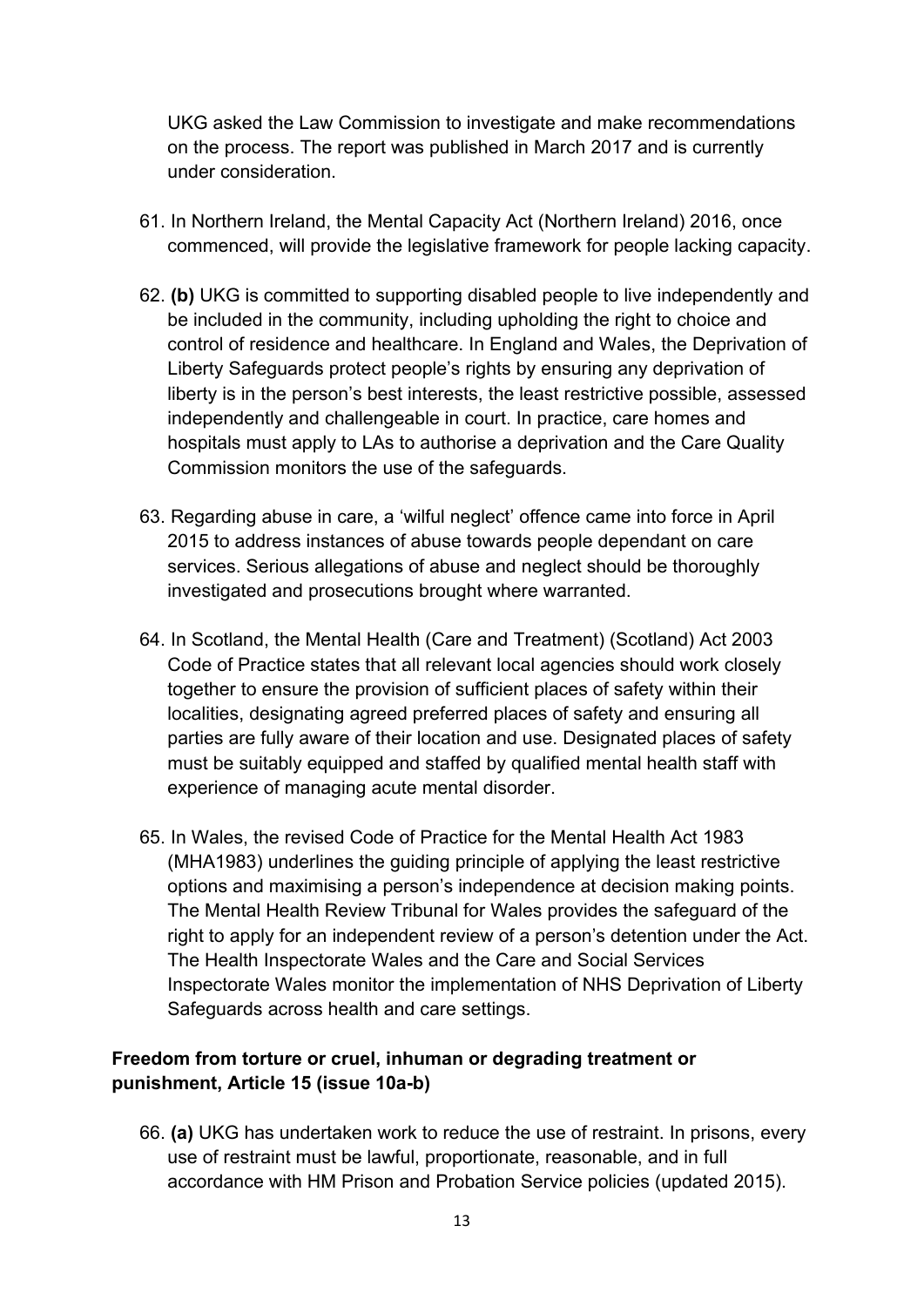Restraints are applied to maintain safety and security, and use must be fully recorded. They are used within prisons where an escorted prisoner is either non-compliant or the escort passes through an insecure part of prison. Every external escort is risk assessed for the need to apply restraints; where restraints are inappropriate for medical or decency reasons, additional escort staff are provided. All operational staff receive training in use of force techniques and policies are regularly reviewed.

- 67. The 'Minimising and Managing Physical Restraint' policy, implemented in Secure Training Centres (STCs) and Young Offender Institutions, uses deescalation techniques to ensure restraint is only used when absolutely necessary. Any disabled young person entering a secure environment will have a local restraint handling plan. Secure Children's Homes and STCs can only use restraint to protect children and prevent injury, serious damage to property or prevent escape. Use must be reviewed following each incident.
- 68. All use of force by police, including using restraints, must be both necessary and proportionate. A review of data collected and published about the use of restraint recommended that police forces record a range of data in all instances when significant force is used, including restraint techniques and equipment. A sub-set of this data will be published in 2017/18, supporting understanding of the scale and nature of police use of force and restraint, and enhancing police accountability.
- 69. In social care, England's 'Positive and Proactive Care' (published in 2014) provides guidance for adult health and social care staff to use restrictive interventions only as a last resort. It sets out mechanisms to ensure accountability, including effective governance, transparency and monitoring. For children, the use of restraint in English schools is being reviewed; the Council for Disabled Children have been commissioned to draft guidance on reducing the risk of restraint for children and young people with autism, learning difficulties or disabilities, and mental health issues in special schools, and health and care contexts.
- 70. Scotland will include guidance on physical intervention in 'Included, Engaged and Involved Part 2: A Positive Approach to Preventing and Managing Schools Exclusions'. This includes advice regarding children with complex additional support needs; it clearly states physical intervention should be used only as a last resort.
- 71. **(b)** UKG responded in detail to the EHRC, explaining how it intended to act on recommendations made by the Commission on prison, health and police custody. Lessons are learned from any unexpected deaths in custody to help prevent further such deaths.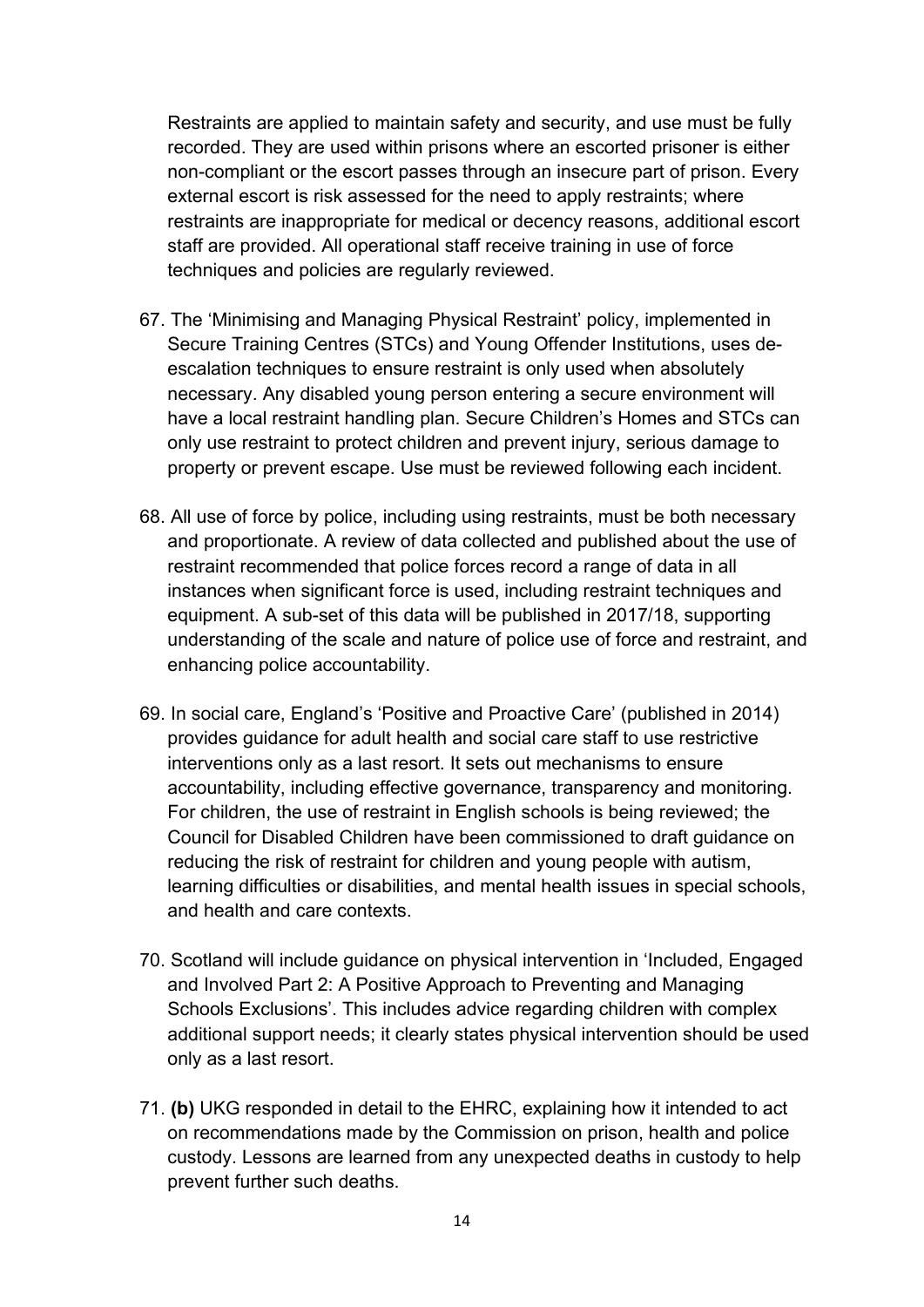72. In Wales, operational safeguards (which Local Health Boards are required to apply) in relation to use of restraint are set out within the MHA1983 Code of Practice for Wales<sup>28</sup>.

## **Freedom from exploitation, violence and abuse, Article 16 (issue 11a-c)**

- 73. **(a)** The EA2010 protects people from harassment and victimisations on the basis of gender, age, and gender reassignment. Legal aid supports access to justice, providing legal advice and representation for EA2010 harassment or victimisation cases. Additionally, the Youth Justice and Criminal Evidence Act (1999) states that witnesses considered vulnerable, because they are under 18 years or have a mental or physical disability, are eligible for the assistance of an intermediary. Intermediaries support witnesses to understand the questions asked of them and give their evidence during the police interview and in court.
- 74. Northern Ireland's Registered Intermediaries scheme similarly assists vulnerable witnesses to communicate effectively during police investigations and subsequent trials. In Scotland, the Equally Safe strategy is strengthening the law and investing significant resources to tackle these issues.
- 75. **(b)** In July 2016, UKG published a four-year cross-government hate crime action plan outlining concrete initiatives to reduce hate crime, on the basis of disability and several other specific protected characteristics. It includes measures to address under-reporting of disability hate crimes and harassment, and to increase prosecutions. This is being achieved through third party reporting centres within disability advocacy organisations and supporting relevant campaigns such as #imwithsam<sup>[29](#page-14-1)</sup>. Additionally, joint training between Crown Prosecution Service prosecutors and police was delivered to improve the identification, investigation and prosecution of disability hate crime. In 2015-16 there was a 40.6% increase in successful prosecutions compared with 2014-15.
- 76. Northern Ireland's Community Safety Strategy includes a commitment to tackling all forms of hate crime through prevention, awareness, education and support for victims and communities. The Disability Hate Crime Advocate service aims to remove barriers preventing victims of disability hate crime reporting incidents.

**<sup>.</sup>** <sup>28</sup> http://gov.wales/docs/dhss/publications/160920mentalacten.pdf refers to the EHRC recommendations.<br><sup>29</sup> https://www.dimensions-uk.org/campaign/imwithsam/

<span id="page-14-1"></span><span id="page-14-0"></span>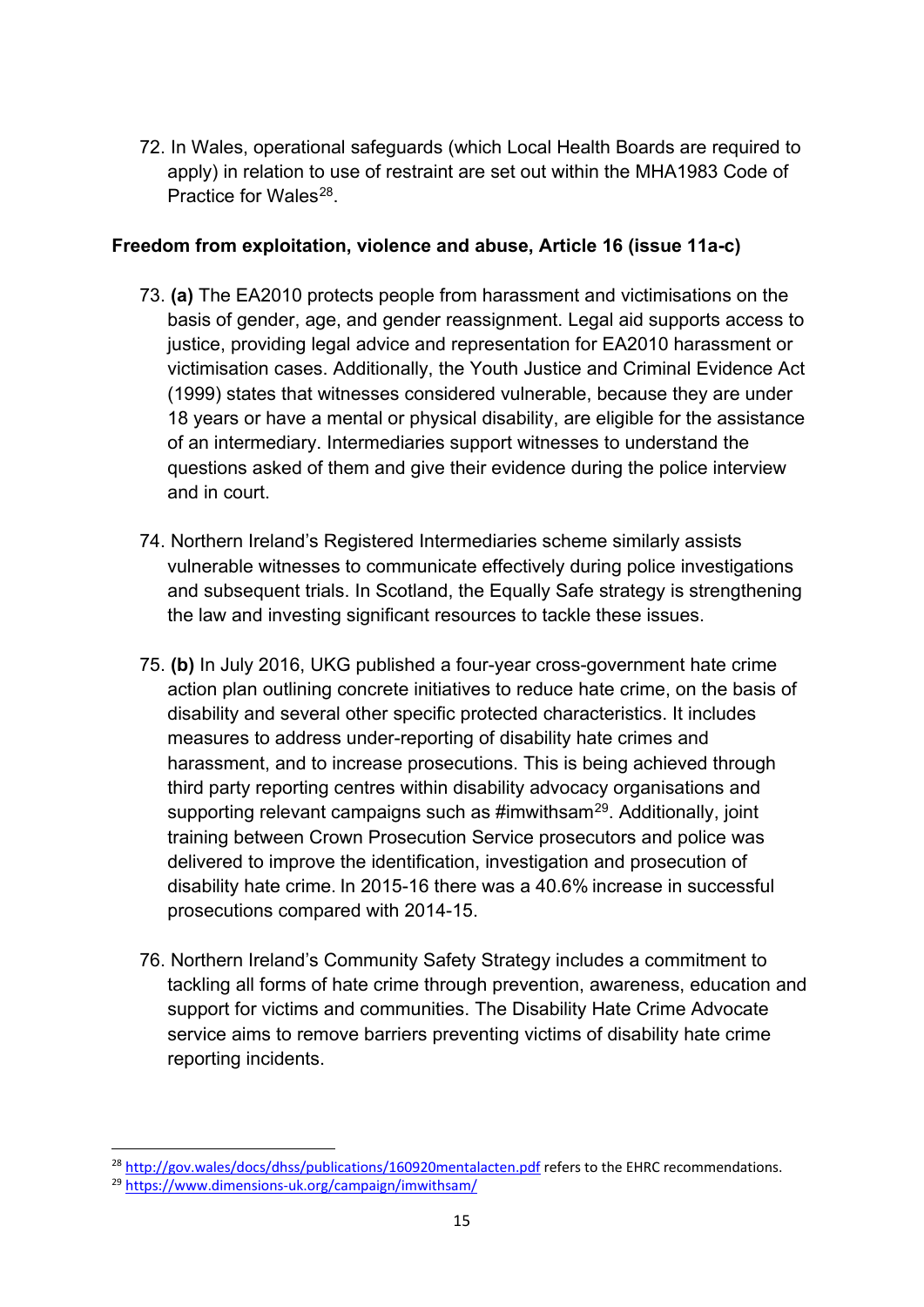- 77. Scotland established an Independent Advisory Group on Hate Crime, Prejudice and Community Cohesion, which reported in September 2016. In June 2017, the Scottish Government set out a programme of action to implement the recommendations of the Advisory Group. Lord Bracadale was appointed in January 2017 to conduct an independent review of hate crime legislation.
- 78. The Welsh Government's Tackling Hate Crimes and Incidents: A Framework for Action<sup>[30](#page-15-0)</sup> includes objectives on prevention, support, and improving the multi-agency response.
- 79. **(c)** In Northern Ireland, electro-convulsive therapy can only be provided without consent if a second opinion has been provided. When the Mental Capacity Act (Northern Ireland) 2016 is commenced, electro-convulsive therapy is not provided without consent if the person has mental capacity to provide consent. If a person lacks capacity, electro-convulsive therapy will only be permissible if in the person's best interests and a second opinion concurs.
- 80. NHS Education for Scotland published an updated version of 'The Matrix: a Guide to Delivering Evidence-based Psychological Therapies in Scotland[31'](#page-15-1) in 2015. This summarises evidence on different therapeutic approaches, provides advice on psychological therapy services, and cites individually tailored interventions. Evidence-based good practice guidelines produced by the Scottish Intercollegiate Guidelines Network also inform Scottish practice.
- 81. The Code of Practice for Wales on the MHA1983sets out guidance for treatments subject to special rules and procedures including ECT in Chapter 25. Additionally, it provides information for patients, their families and carers.

## **Protecting the integrity of the person, Article 17 (issue 12)**

82. The requirement to obtain valid consent for examination or treatment is a matter of law applicable to all people equally; disability is not sufficient reason to forcibly impose treatment. Consent is central to all forms of healthcare, including treatment leading to sterilisation. For the small minority of people lacking the mental capacity to make their own decisions, UK law allows treatment to be given where it is in their best interests, subject to important safeguards.

<span id="page-15-0"></span>**<sup>.</sup>** <sup>30</sup> [http://gov.wales/topics/people-and-communities/equality-diversity/rightsequality/hate](http://gov.wales/topics/people-and-communities/equality-diversity/rightsequality/hate-crime/?lang=en)[crime/?lang=en](http://gov.wales/topics/people-and-communities/equality-diversity/rightsequality/hate-crime/?lang=en)

<span id="page-15-1"></span><sup>3</sup>[1http://www.nes.scot.nhs.uk/education-and-training/by-discipline/psychology/the-matrix-\(2015\)-a-guide-to](http://www.nes.scot.nhs.uk/education-and-training/by-discipline/psychology/the-matrix-(2015)-a-guide-to-delivering-evidence-based-psychological-therapies-in-scotland.aspxv)[delivering-evidence-based-psychological-therapies-in-scotland.aspxv](http://www.nes.scot.nhs.uk/education-and-training/by-discipline/psychology/the-matrix-(2015)-a-guide-to-delivering-evidence-based-psychological-therapies-in-scotland.aspxv)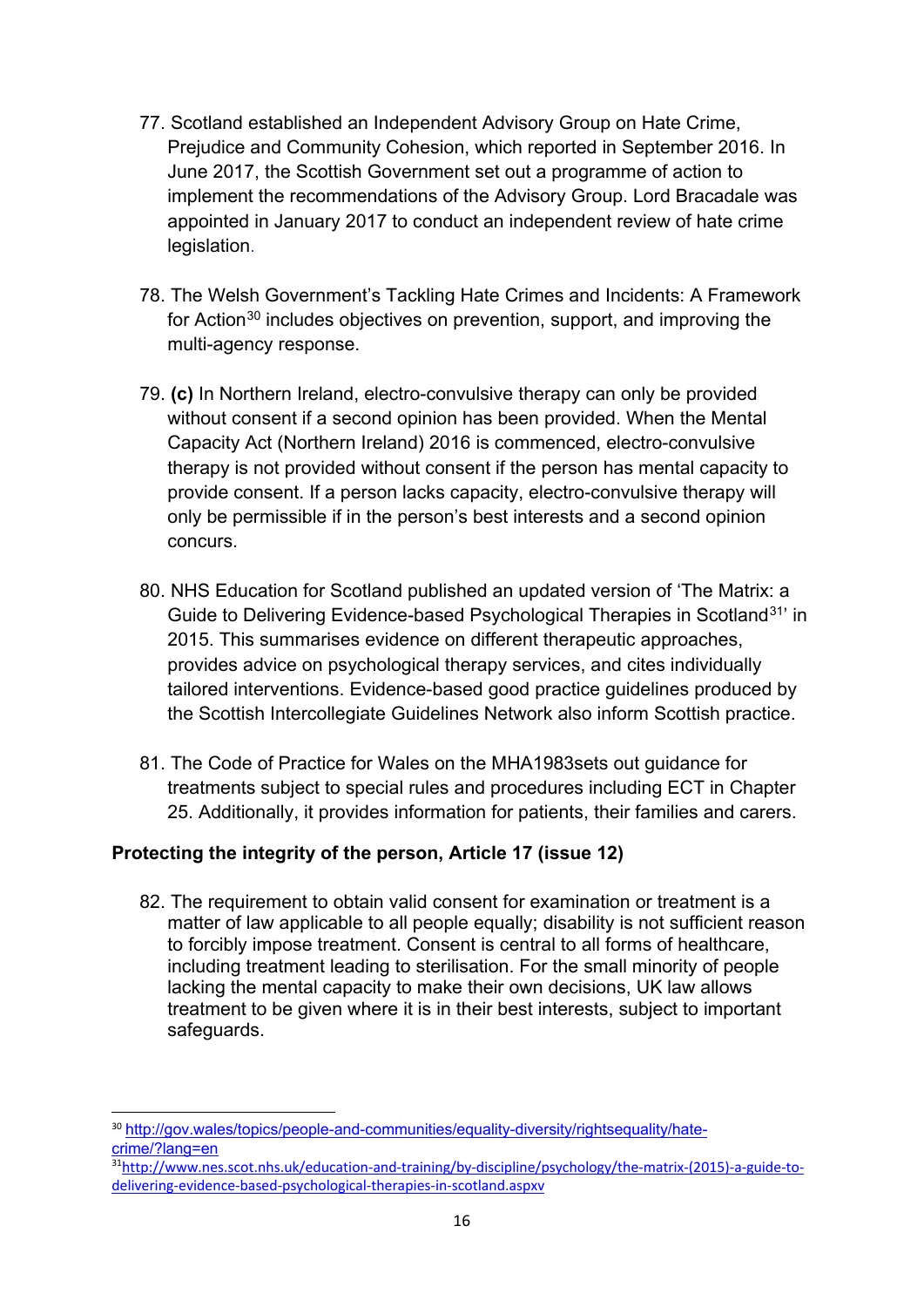83. Scots law does not include a specific criminal offence of forced sterilisation; however, this would amount to an assault under common law (most likely an aggravated assault) and could be prosecuted on that basis.

## **Liberty of movement and nationality, Article 18 (issue 13)**

84. UKG maintains its Article 18 reservation on liberty of movement and nationality. It is appropriate and proportionate to reserve the right to apply such legislation, insofar as it relates to the entry into, stay in and departure from the UK of people without the right (under UK law) to enter and remain in the UK.

# **Living independently and being included in the community, Article 19 (issue 14-16)**

- 85. **(14a)** NHS England and partners' Building the Right Support (2015) plan proposes developing community services and closing inpatient facilities for people with a learning disability or autism (and challenging behaviour) to reduce by between 35 and 50% the number of people in inpatient settings by 2019. The plan also incorporates an outline national service model.
- 86. EA2010 supports community inclusion by providing legislative protection from discrimination in a number of areas, (including housing and provision of goods and services) and by imposing statutory duties on organisations to make reasonable adjustments. These protections can be used to improve access to services and workplaces, and make changes to living environments to facilitate independent living.
- 87. **(b)** Additional to EA2010 protections, legislation like Housing Renewal Grant Regulations (1996) supports independent living by placing a statutory duty on housing authorities to provide home adaptations for disabled people who qualify for the Disabled Facilities Grant.
- 88. In England, the Care Act 2014 is helping to overturn traditional approaches to disability in health and social care by placing greater power in the hands of service users, including disabled people. Stating the right to personal budgets, the Act enables greater control over the care services disabled people use. It also places a duty on LAs to ensure that, in future, adults using social care services have control over their day to day life.
- 89. The Social Services and Well-being (Wales) Act 2014 provides the statutory framework to deliver the Welsh Government's commitment to transform its social services, improving the well-being of people needing care and carers needing support.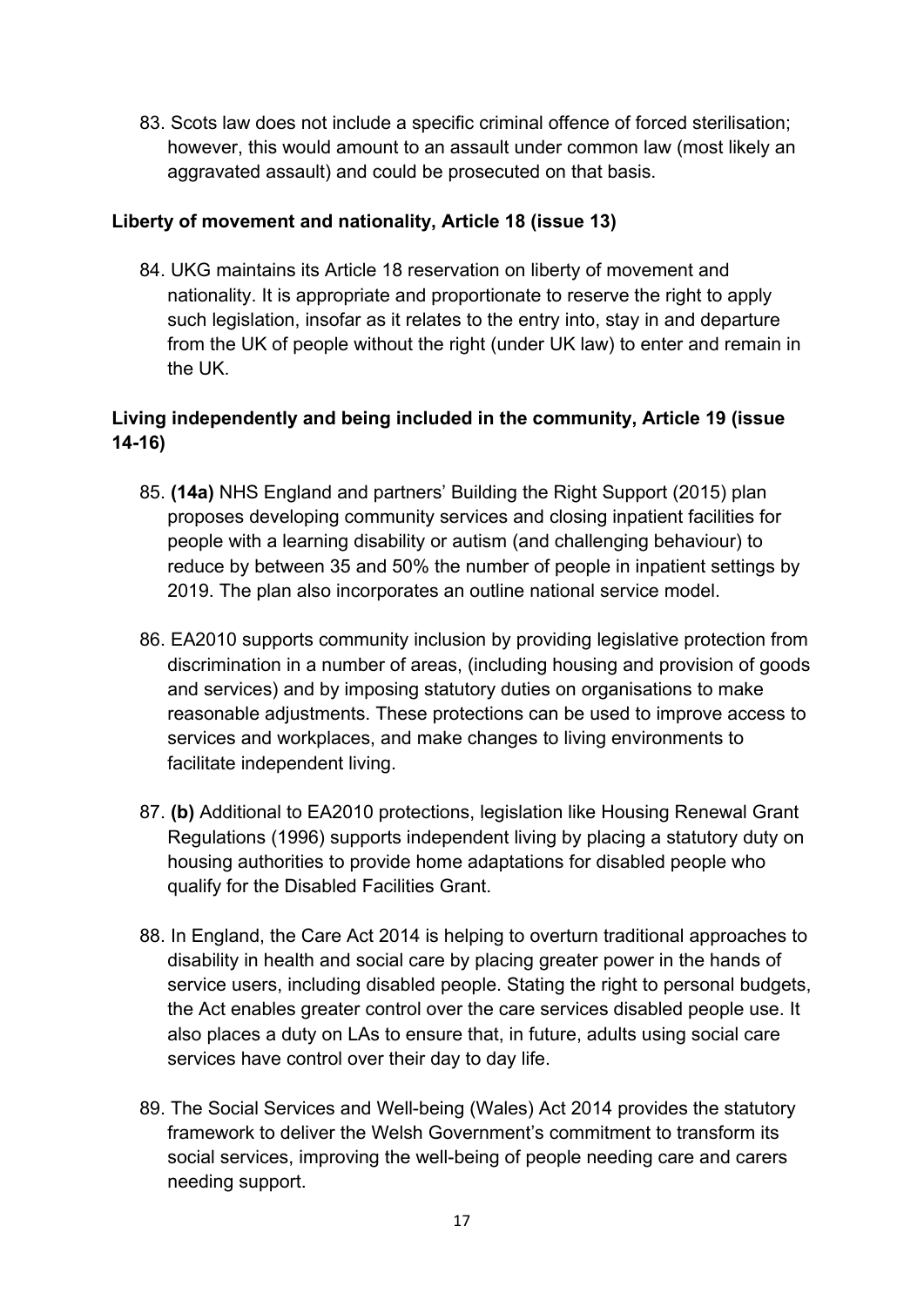- 90. **(c)** UKG recognises the social and financial benefits in supporting disabled people to live independently wherever possible. Subject to means-testing, disabled people are entitled to state support to meet the cost of their personal care, whether living independently or in residential care. The amount of a person's income disregarded from the means test is lower where people are in residential care, and is dependent on the person's age.
- 91. **(d)** UKG does not consider UK Overseas Territories to be within scope of this periodic review as it has not extended its ratification to their jurisdictions.
- 92. The Northern Ireland Department of Health works with the Scottish Government and provides funding to the Independent Living Fund Scotland to make direct cash payments of £250 a week to severely disabled people with very significant care needs. A substantial proportion of the Supporting People programme, which funds housing services facilitating independent living, is directed at services for people with physical and learning disabilities.
- 93. The Social Care (Self-directed Support) (Scotland) Act 2013 helps people make informed choices about their social care, and supports people to live independently and be active citizens in their community (allocating about £50m in the Scottish Independent Living Fund).
- 94. Wales supports people to live independently through social care provision; former recipients of support from the Independent Living Fund will have their future support reviewed and a new care and support plan identified. Additionally, the Welsh Government's Framework for Action on Independent Living promotes the rights of disabled people in Wales. The framework sets out how the Welsh Government is implementing the Convention and is currently being refreshed.
- 95. **(15)** UKG has taken steps in recent years to increase independent living, including introducing the Care Act 2014[32](#page-17-0) in England. The Act's guidance emphasises the need to ensure people retain control of their day-to-day life and remain in suitable living accommodation. Local Housing Authorities are under a statutory duty to provide adaptations to the homes of disabled people qualifying for the Disabled Facilities Grant (worth £431million in 2017/18). LAs are subject to a legal check on how new dwellings accommodate disabled people, and must ensure reasonable preference for social housing is given to certain groups of people (like people moving due to disability).

<span id="page-17-0"></span><sup>32</sup> <http://www.legislation.gov.uk/ukpga/2014/23/contents/enacted>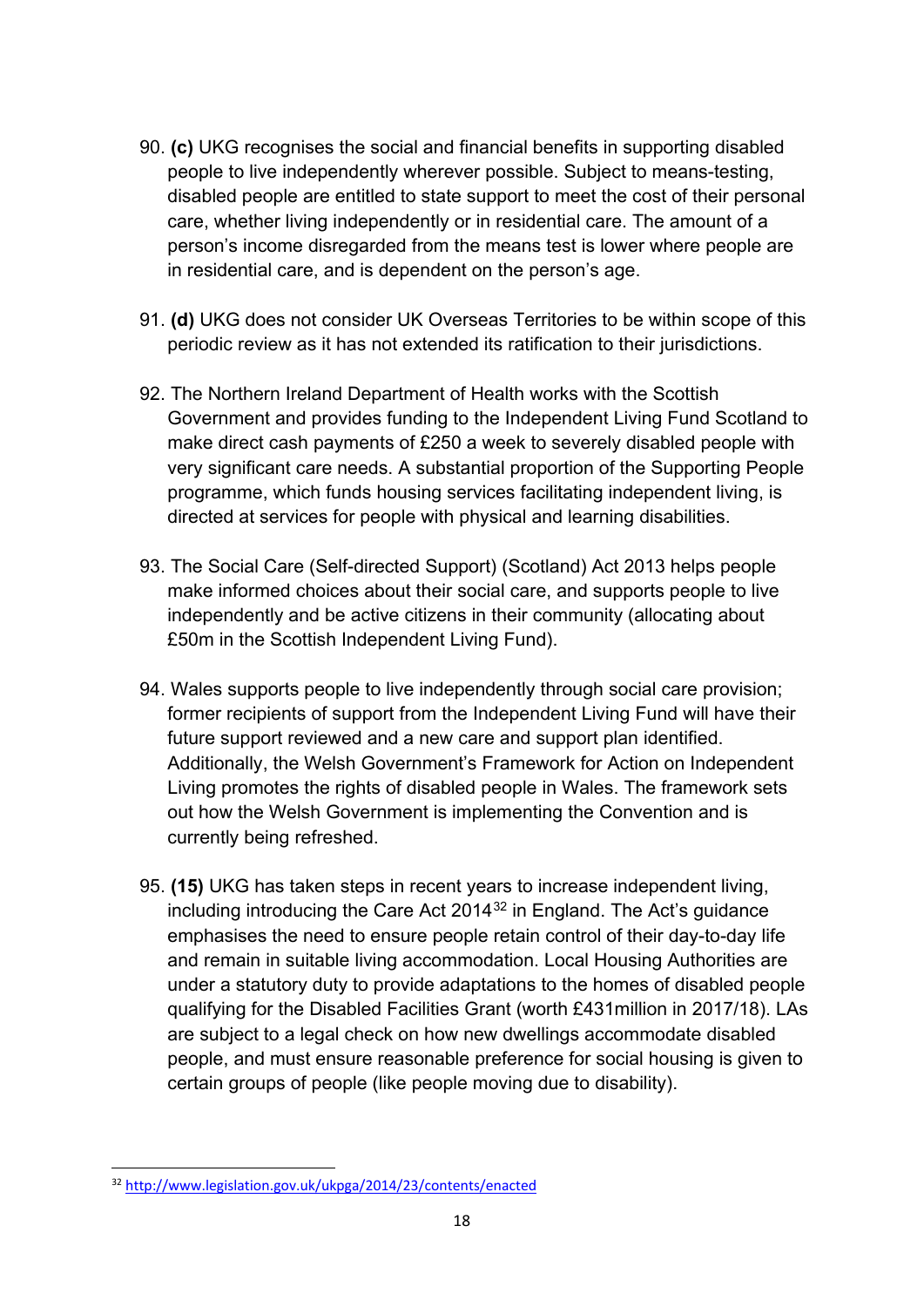- 96. **(16)** In Northern Ireland, the Inter-Departmental Review of Housing Adaptations Services Final Report and Action Plan 2016 includes a recommendation to strengthen the representation and engagement of disabled people in decision making structures; a disability forum has subsequently been established. The Strategy Implementation Group is supported by other groups that include disabled people. Additionally, the Physical and Sensory Disability Strategy and Action Plan aims to improve services and support for individuals (regardless of age) with physical, sensory, or communication disabilities; section 7.4 refers specifically to services supporting independent living.
- 97. In Scotland, Self-directed Support<sup>[33](#page-18-0)</sup> allows disabled people, their carers and families to make informed choices about their social care. LAs have a legal duty to offer people eligible for social care a choice of care and support, and ensure they have support to make informed choices.
- 98. In 2016/17 Wales provided over £124.4m Support People<sup>[34](#page-18-1)</sup> funding to deliver housing related support (including living independently) to the most vulnerable people; this budget has been protected for 2017/18. This programme also provides a range of support to help disabled people to find and maintain accommodation.

# **Freedom of expression and opinion, and access to information, Article 21 (issue 17)**

- 99. British sign language (BSL) was legally recognised as a language in its own right by UKG in March 2003. EA2010 includes provisions ensuring that reasonable adjustments are provided for disabled people, including deaf or hearing impaired people; such provision might reasonably include the provision of BSL interpretation. BSL facilities are provided at most government sponsored events and many public events.
- 100. Children with hearing impairments receive a wide range of specialist support through the school system. Over 93% are now able to attend their local mainstream schools, while receiving additional support through specialist units. 132 of 152 LAs in England have expert teams of teachers holding a qualification in teaching pupils with hearing impairments, and provide advice and support to schools and families. Specialist schools are available for the small number of deaf and deaf-blind pupils with more complex needs.

**<sup>.</sup>** <sup>33</sup> <http://www.gov.scot/Topics/Health/Support-Social-Care/Support/Self-Directed-Support>

<span id="page-18-1"></span><span id="page-18-0"></span><sup>34</sup> <http://gov.wales/topics/housing-and-regeneration/services-and-support/supporting-people/?lang=en>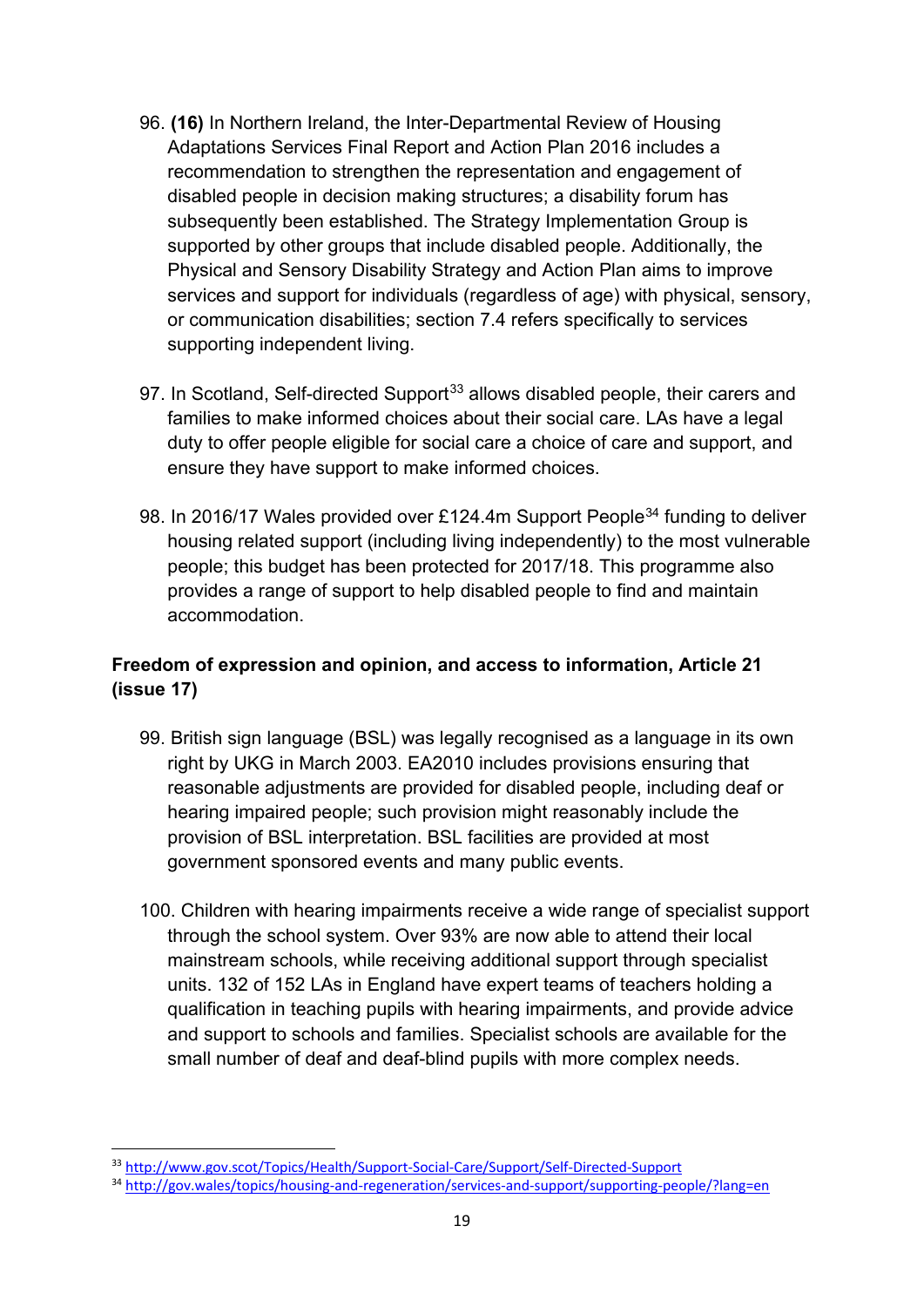- 101. The Northern Ireland 2016 public consultation on the Sign Language Framework contains legislative and policy proposals to promote BSL/Irish Sign Language and improve access to all public services for sign language users. This builds on current initiatives providing deaf awareness and BSL/Irish sign language courses to children, families, voluntary/community sector service providers, universities and schools.
- 102. The BSL (Scotland) Act 2015 promotes and supports BSL. BSL can now be learned in school as a third language. The Scottish Government is reviewing the BSL/English interpreting context (including skill levels, training and regulation), and exploring how to increase the number of BSL interpreters skilled in specialist contexts such as health and justice.

### **Education, Article 24 (issue 18a-f)**

- 103. **(a)** UKG maintains its reservation as it considers that there are circumstances in which a disabled child's educational needs are best met through specialist provision outside their local community. Consistent with the interpretative declaration entered when the UK ratified the Convention, UKG is committed to enabling parents to have choice in accessing places for their children at mainstream and special schools.
- 104. **(b)** Discrimination against disabled people in education is prohibited by EA2010. The Children and Families Act 2014 further secures the general presumption in law of mainstream education in relation to decisions about where young people with Special Educational Needs and Disability (SEND) should be educated. This presumption is supported by provisions ensuring the parent, or young person's preferences are met. However, some statutory limitations exist, on suitability of placement; and compatibility with efficient use of resources and efficient education of others.
- 105. In England, staff working with disabled children and young people in mainstream schools mustinclude them in all opportunities to participate with other young people, in line with SDG 4. All teachers in maintained schools and special schools must hold Qualified Teacher Status. Some special schools work collaboratively with mainstream schools to develop approaches and share expertise.
- 106. In Northern Ireland, a new special educational needs framework will be implemented in the 2018/19 academic year. The Education Authority will have a duty to have regard to the views of the child, and children over 16 will have new rights including the right of appeal.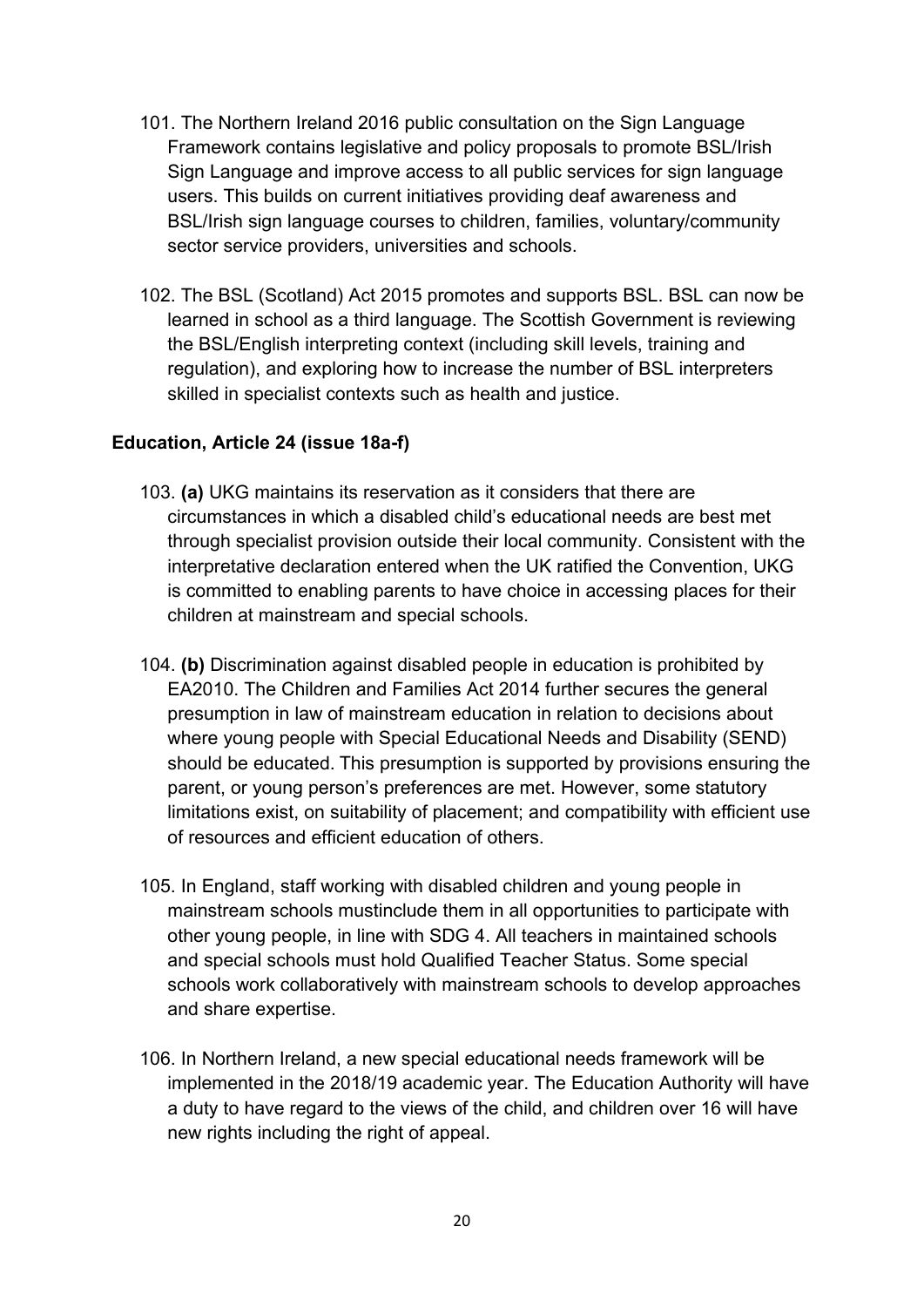- 107. In Scotland, the presumption to mainstream education in Scotland includes three key exceptions in the placement decision; these consider the best interests of the child and the level of adaptations needed. Decisions on schooling can be challenged under the Additional Support for Learning Act.
- 108. The Welsh Government has produced Inclusion and Pupil Support<sup>[35](#page-20-0)</sup> guidance for schools, LAs and partner organisations, and is currently considering the Additional Learning Needs and Education Tribunal (Wales)  $Bill<sup>36</sup>$  $Bill<sup>36</sup>$  $Bill<sup>36</sup>$
- 109. **(c)** The 'Special Educational Needs in England'[37](#page-20-2) January 2016 Statistical First Release publication includes a breakdown of special educational needs by institution type, need, age, gender and ethnicity<sup>38</sup>. Figures for the devolved administrations<sup>[39](#page-20-4)</sup> <sup>[40](#page-20-5)</sup> are also publicly available. See Annex B..
- 110. **(d)** The SEND Code of Practice is clear that professionals should involve parents at every stage of planning and reviewing support. Parents have the right to request a particular school as part of the process of agreeing an Education, Health and Care (EHC) plan. Where a child or young person does not have an EHC plan, they must be educated in mainstream schools in most circumstances.
- 111. The Scottish Schools (Parental Involvement Act) (Scotland) 2006 requires schools and councils to work with parents and colleagues across services to prepare a strategy on parental involvement. Scotland's ambition is to become a world leader in parent engagement, driving more collaborative approaches which support parents and families as equal partners. Scottish Government funds organisations through the Children, Young People and Families Early Intervention Fund to support parents with disabled children, and provides £2.8 million per year to the Family Fund which gives direct small grants to families on low incomes with severely disabled children. Additionally, it funds Enquire (the Scottish advice service for additional support for learning) to produce advice for parents and carers on additional support for learning, including a factsheet on choosing a school and parents' associated rights.
- 112. **(e)** Disabled Students' Allowance (DSA) provides non-means tested support to meet adjustments that disabled students need to access higher education, where adjustments go beyond what can be reasonably expected of Higher

<span id="page-20-0"></span><sup>&</sup>lt;sup>35</sup> http://gov.wales/docs/dcells/publications/160318-inclusion-and-pupil-support-en.pdf<br><sup>36</sup> http://www.senedd.assembly.wales/mglssueHistoryHome.aspx?IId=16496<br><sup>37</sup> https://www.gov.uk/government/statistics/special-educati

<span id="page-20-1"></span>

<span id="page-20-3"></span><span id="page-20-2"></span><sup>38</sup> <https://www.gov.uk/government/statistics/special-educational-needs-in-england-january-2016>

<span id="page-20-4"></span><sup>&</sup>lt;sup>39</sup> http://www.gov.scot/Topics/Statistics/Browse/School-Education/dspupcensus/dspupcensus16<br><sup>40</sup> http://gov.wales/docs/statistics/2016/160727-school-census-results-2016-en.pdf

<span id="page-20-5"></span>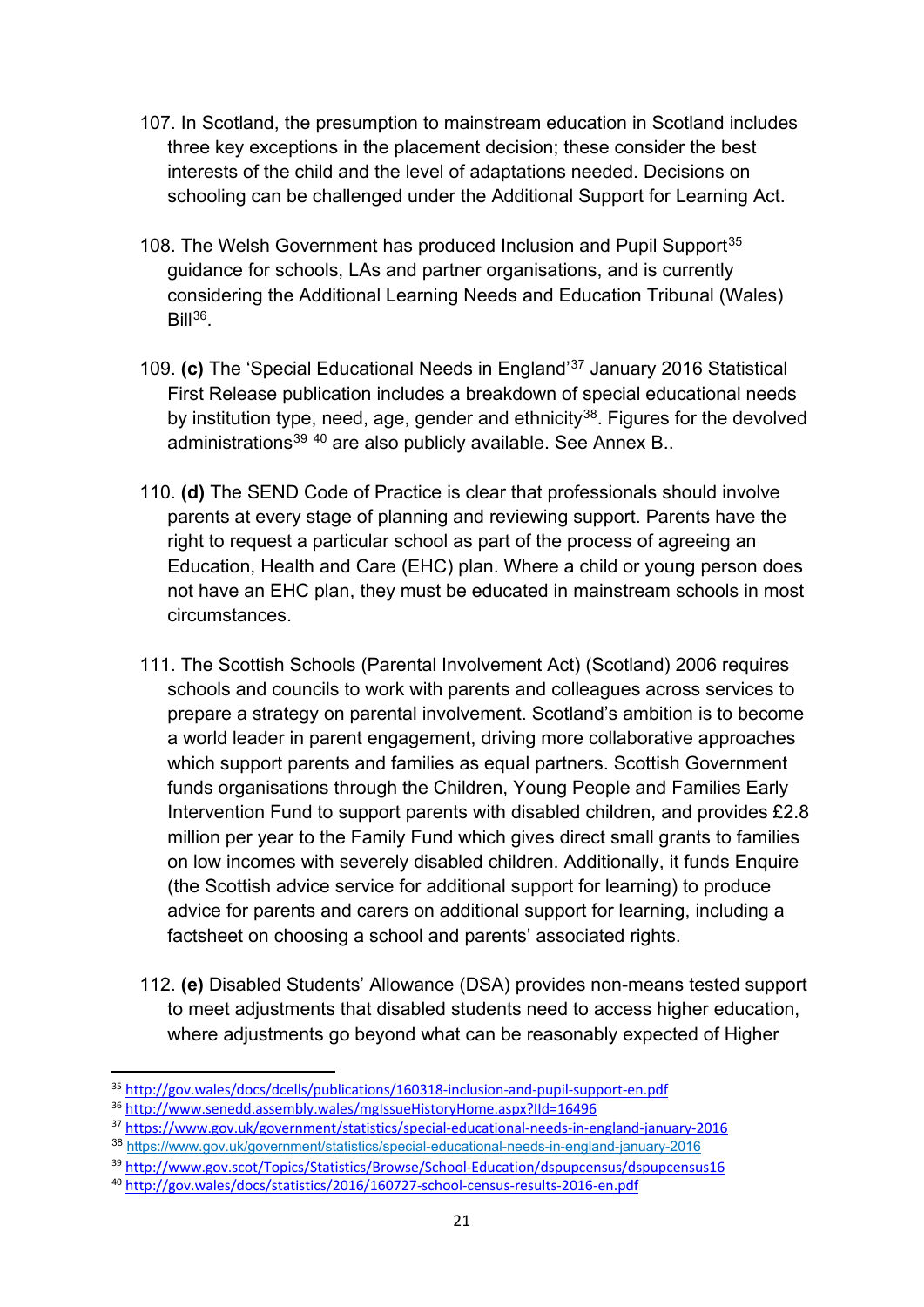Education providers. Changes to DSA don't remove support, but complement efforts Higher Education providers make to meet their duty to provide reasonable adjustments under EA2010<sup>41</sup>. Funding remains available through DSA for more specialist support. An exceptional case process provides interim funding for students during disputes with Higher Education providers about assessed reasonable adjustments.

- 113. **(f)** All UK initial teacher training courses must ensure that trainee teachers meet the appropriate level of Teachers' Standards, including understanding the needs of disabled children. Disability awareness resources are widely available for teachers to increase their own awareness and build more inclusive classroom environments, these include autism awareness training. Additionally, teachers taking up the special educational needs co-ordinators role must hold Qualified Teacher Status and undertake the Master's level National Award in SEN Coordination within 3 years of taking up the role. Teachers teaching full classes of children with sensory impairments must do mandatory training when taking up this role.
- 114. In Scotland, Initial Teacher Education providers are obliged to ensure that their graduating students understand the expectations of meeting all children and young people's needs in fair and just ways to ensure equality and inclusion.
- 115. Wales is currently reforming the way teacher education is delivered. This will make clear the responsibility on all teachers and leaders to ensure the needs of all learners are met, including pupils with additional learning needs.

# **Health, Article 25 (issue 19a-g)**

- 116. **(a)** Securing consent is integral to NHS practice, regardless of whether the patient is disabled. Where a disabled person is deemed to have mental capacity, their consent must be obtained for treatment to take place. The Mental Capacity Act 2005 and related Code of Practice set out the basis for assessing mental capacity.
- 117. England's Accessible Information Standard aims to ensure disabled people are provided with information they understand and support to communicate effectively with health and social care services. All organisations providing NHS care or publically funded social care are legally required to follow this standard (since August 2016).

<span id="page-21-0"></span>**<sup>.</sup>** <sup>41</sup> This doesn't apply to Northern Ireland.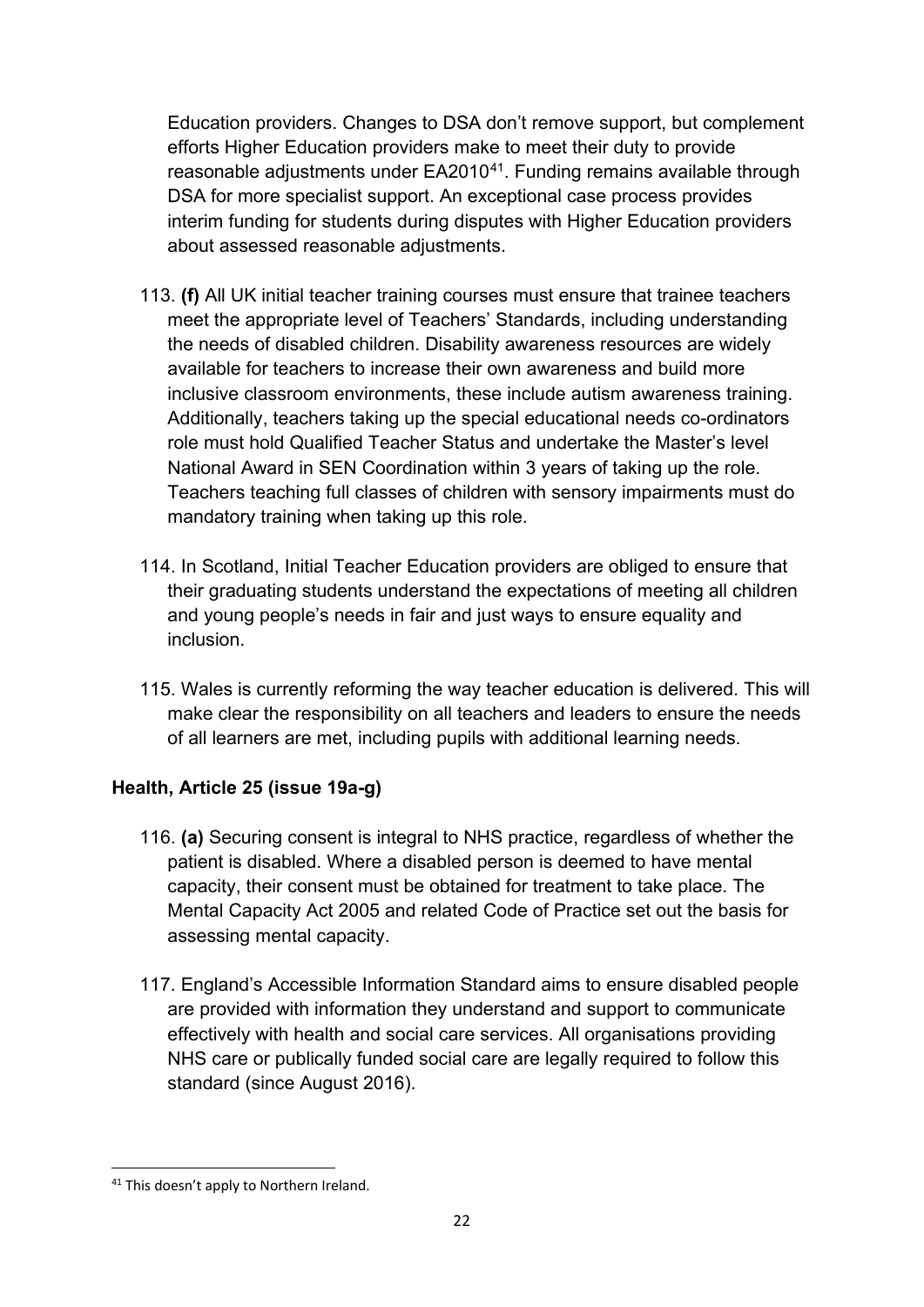- 118. In addition to the Mental Capacity Act (Northern Ireland) 2016, Northern Ireland is developing a service framework for mental health, setting out standards of care expected from the health and social care system.
- 119. Following the Montgomery Supreme Court judgment, Scotland is reviewing its consent process. The judgment emphasises that discussing risk is about having a meaningful, clear conversation and coming to a shared decision, which can take time; revised guidance on consent will be developed.
- 120. **(b)** All organisations providing NHS care, or publically funded social care in England are legally required to follow the Accessible Information Standard. The Health and Social Care Act 2008 [42](#page-22-0) states that patients must be protected against risks associated with unsafe and unsuitable premises, including by means of suitable design and layout. Best practice and statutory provisions for accessibility to physical facilities where healthcare is provided are incorporated in Health Building Notes<sup>[43](#page-22-1)</sup> explaining how healthcare buildings should be designed.
- 121. Under the NHS Act 2006, the Children Act 1989, the Care Act 2014, and the Children and Families Act 2014, commissioners of health and social care have a duty to ensure they meet the needs of everyone they are responsible for. This includes ensuring that physical facilities are accessible. Scotland is focusing on additional training for health professionals on autism and learning difficulties.
- 122. **(c)** Sexual and reproductive health information for the general public is available in multiple formats, supporting improved access for disabled women. Furthermore, UKG's Framework for Sexual Health Improvement in England<sup>[44](#page-22-2)</sup> sets out the evidence base to improve sexual health services at a local level, and provides information and support tools to ensure availability of accessible services and interventions.
- 123. In Scotland, sexual and reproductive health services are a routine part of health care. The Scottish Government is working with NHS Education Scotland to develop a learning disability training framework to support health and social care staff, including staff in sexual and reproductive health clinics.
- 124. The Sexual Health and Wellbeing Action Plan for Wales 2010-2015 resulted in a number of service and outcome improvements for women. The Welsh

<span id="page-22-2"></span><sup>44</sup> [https://www.gov.uk/government/uploads/system/uploads/attachment\\_data/file/142592/9287-2900714-](https://www.gov.uk/government/uploads/system/uploads/attachment_data/file/142592/9287-2900714-TSO-SexualHealthPolicyNW_ACCESSIBLE.pdf) [TSO-SexualHealthPolicyNW\\_ACCESSIBLE.pdf](https://www.gov.uk/government/uploads/system/uploads/attachment_data/file/142592/9287-2900714-TSO-SexualHealthPolicyNW_ACCESSIBLE.pdf) 

 $\overline{\phantom{a}}$ <sup>42</sup> <http://www.legislation.gov.uk/ukdsi/2009/9780111487006/regulation/15>

<span id="page-22-1"></span><span id="page-22-0"></span><sup>43</sup> [https://www.gov.uk/government/collections/health-building-notes-core-elements.](https://www.gov.uk/government/collections/health-building-notes-core-elements)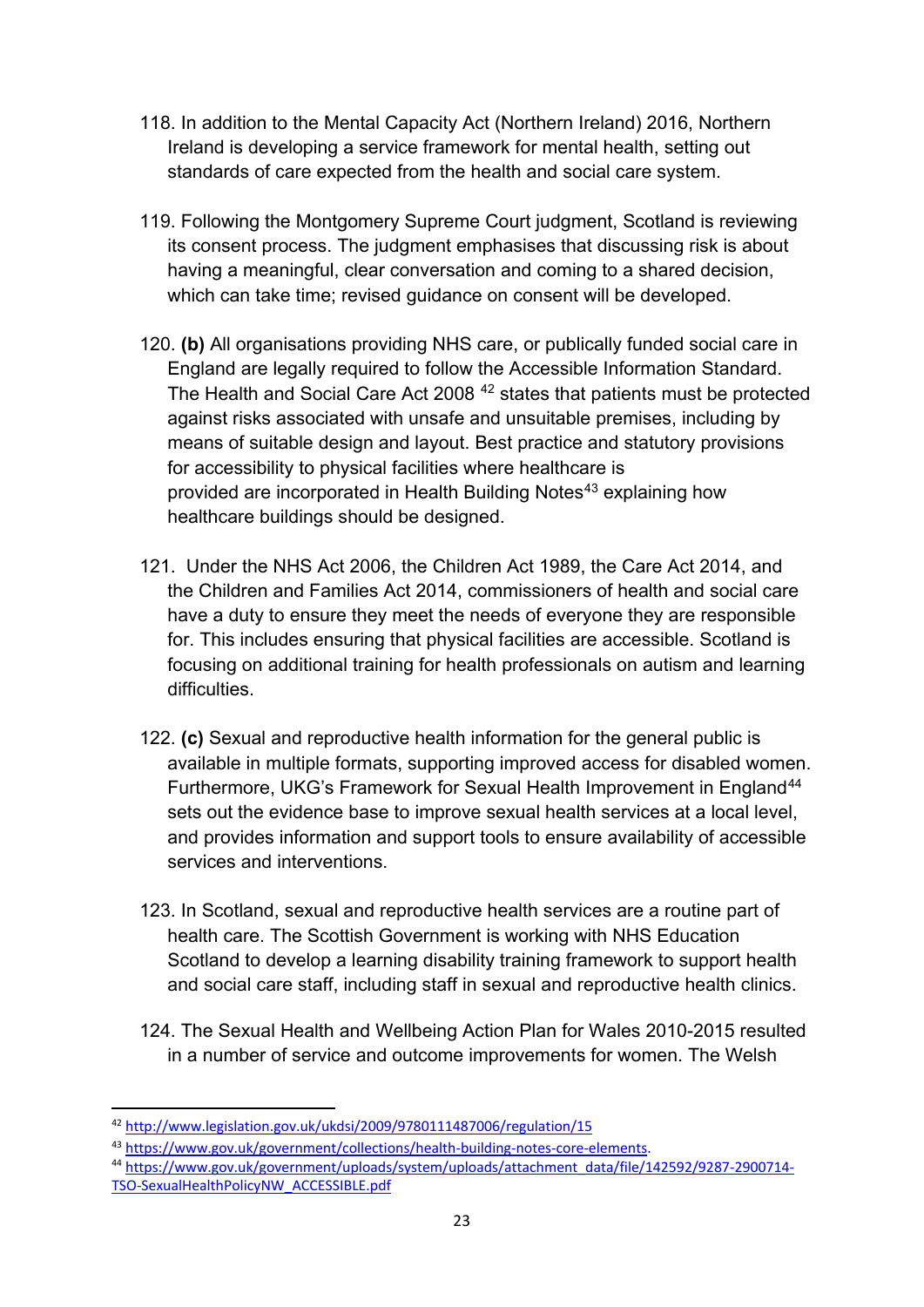Government is now reviewing sexual health services to inform the work of the new Sexual Health Programme Board.

- 125. **(d)** UKG funded the open access Disability Matters<sup>[45](#page-23-0)</sup> training (launched in February 2015) to improve understanding and support for disabled people. Aimed at healthcare professionals in particular, it supports the aims of SDG 3.7.
- 126. Scotland is developing national learning disability guidelines to help identify staff training needs and improve service delivery across all NHS services. An autism training framework produced by NHS Education Scotland further upskills the health and social care workforce to support people with autism.
- 127. **(e)** The NHS Mandate, which sets expectations of the NHS, including the following in objective 6 : **'**We expect NHS England to strive to reduce the health gap between people with mental health problems, learning disabilities and autism and the population as a whole, and support them to live full, healthy and Independent lives.' This objective is monitored through the performance assurance process of NHS England, and in turn, clinical commissioning groups.
- 128. The Scottish Learning Disabilities Observatory at the University of Glasgow provides information about the health and care of people with learning disabilities and people with autism in Scotland.
- 129. **(f)** The Priorities for Care of the Dying Person 2014[46](#page-23-1) set out the principles of high quality, compassionate, individualised care on which all care in the last days and hours of life should be based. Guidance<sup>[47](#page-23-2)</sup> on decisions relating to cardiopulmonary resuscitation was published in October 2014 (and revised in 2016) by the Resuscitation Council UK, British Medical Association and Royal College of Nursing. This takes into account developments in clinical practice and law regarding anticipatory decisions, and emphasises the importance of involving people (or representatives if they are unable to make decisions themselves) in the decision-making process. UKG has commended this guidance as a basis for local 'Do Not Attempt Cardiopulmonary Resuscitation' policies.
- 130. Scotland's revised policy <sup>48</sup>(published in August 2016) aims to ensure decisions are made in accordance with the Human Rights Act (1998), Adults with Incapacity (Scotland) Act 2000, and international human rights. The All

<span id="page-23-0"></span><sup>45</sup> <https://www.disabilitymatters.org.uk/>

<span id="page-23-2"></span><span id="page-23-1"></span><sup>46</sup> https://www.gov.uk/government/news/new-approach-to-care-for-the-dying-published<br>
<sup>47</sup> www.resus.org.uk/dnacpr/decisions-relating-to-cpr/<br>
<sup>48</sup> [http://www.gov.scot/Resource/0050/00504976.pdf.](http://www.gov.scot/Resource/0050/00504976.pdf)

<span id="page-23-3"></span>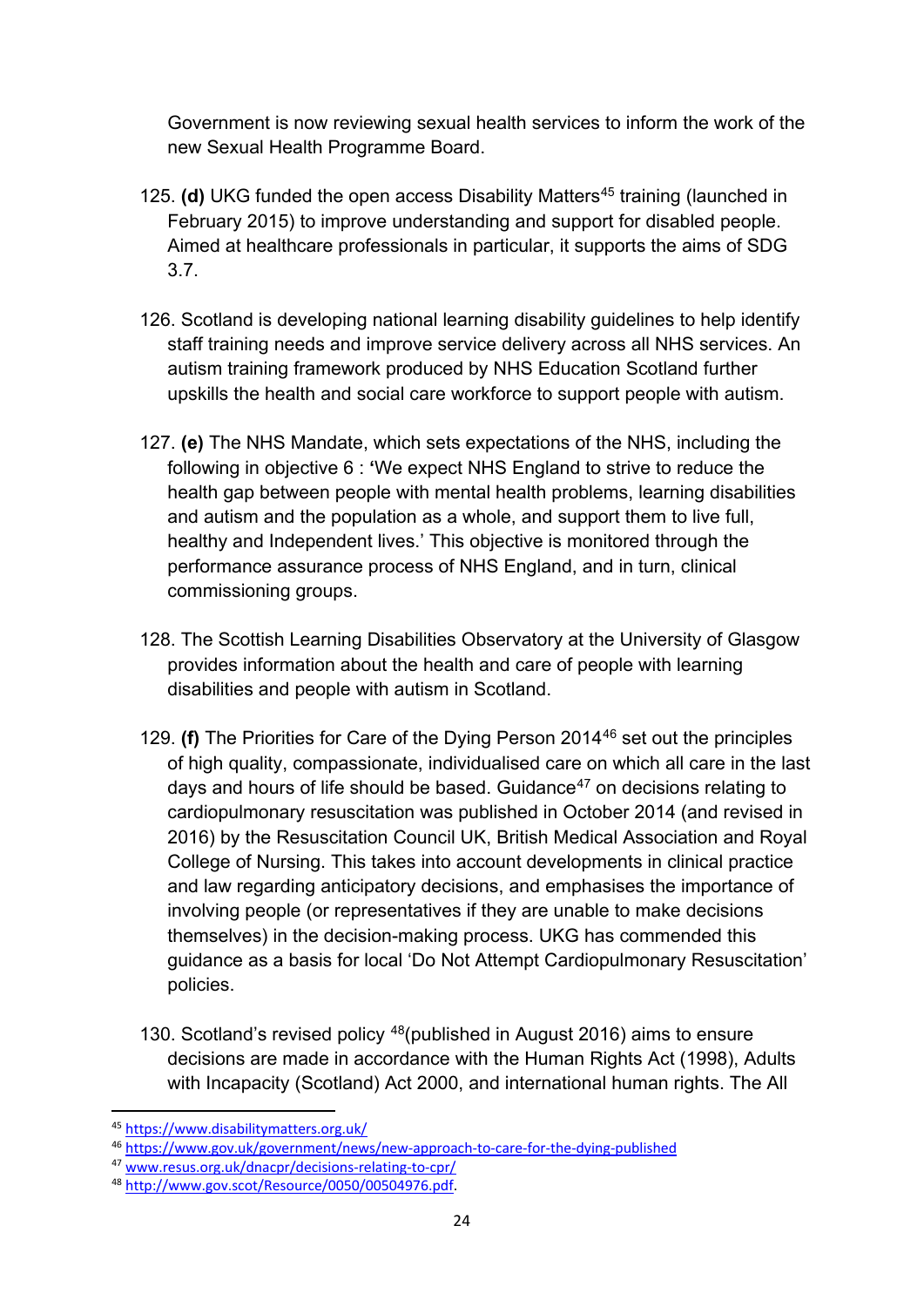Wales Do Not Attempt Cardiopulmonary Resuscitation policy<sup>[49](#page-24-0)</sup> includes a specific section on mental capacity.

- 131. **(g)** The UK-wide National Confidential Inquiry annual report on suicide includes information on people with learning disabilities in contact with mental health services. The Learning Disabilities Mortality Review Programme will also consider suicide as a cause of death in people with learning disabilities.
- 132. The Cross-Government National Suicide Prevention Strategy for England published in 2012 outlined key areas of action to reduce suicide, including tailoring mental health approaches for people with specific needs. Updated in January 2017, it includes a commitment for all local areas to have multiagency suicide prevention plans by December 2017.
- 133. In Scotland, a new action plan on suicide is expected to be published in 2018. There is a strong focus in Scotland on suicide prevention training to enable frontline workers in health, social and criminal justice services to recognise signs of suicidal ideation and intervene effectively, complemented by work to reduce suicide-related stigma.
- 134. The Talk to Me 2 Suicide and Self Harm Prevention Strategy for Wales 2015-2020<sup>[50](#page-24-1)</sup> takes a targeted approach, identifying particular groups of people who are especially vulnerable, including some disabled people.

# **Work and employment, Article 27 (Issues 20-21)**

- 135. **(20)** EA2010 protects disabled people from direct and indirect discrimination in employment, including recruitment practices; a disabled person can appeal to an Employment Tribunal if they feel they have been discriminated against on the basis of disability in employment. Other claims for breaches to the EA2010 on the basis of disability would be made to a civil court.
- 136. Employers have a duty to provide reasonable adjustments under EA2010. Where adjustments go beyond what can be reasonably expected from an employer, Access to Work<sup>[51](#page-24-2)</sup> provides practical and financial support to meet these additional costs. Access to Work's Mental Health Support Service is conducting a two-year trial of targeted support for apprentices with mental health conditions.
- 137. Initiatives to increase the number of employment opportunities for disabled people include the UKG's new Disability Confident scheme (launched in

<span id="page-24-0"></span>**<sup>.</sup>** 49 http://www.wales.nhs.uk/sitesplus/documents/862/134%20-DNACPR%20Policy%20English.pdf<br><sup>50</sup> http://gov.wales/docs/dhss/publications/150716strategyen.pdf<br><sup>51</sup> https://www.gov.uk/access-to-work

<span id="page-24-2"></span><span id="page-24-1"></span>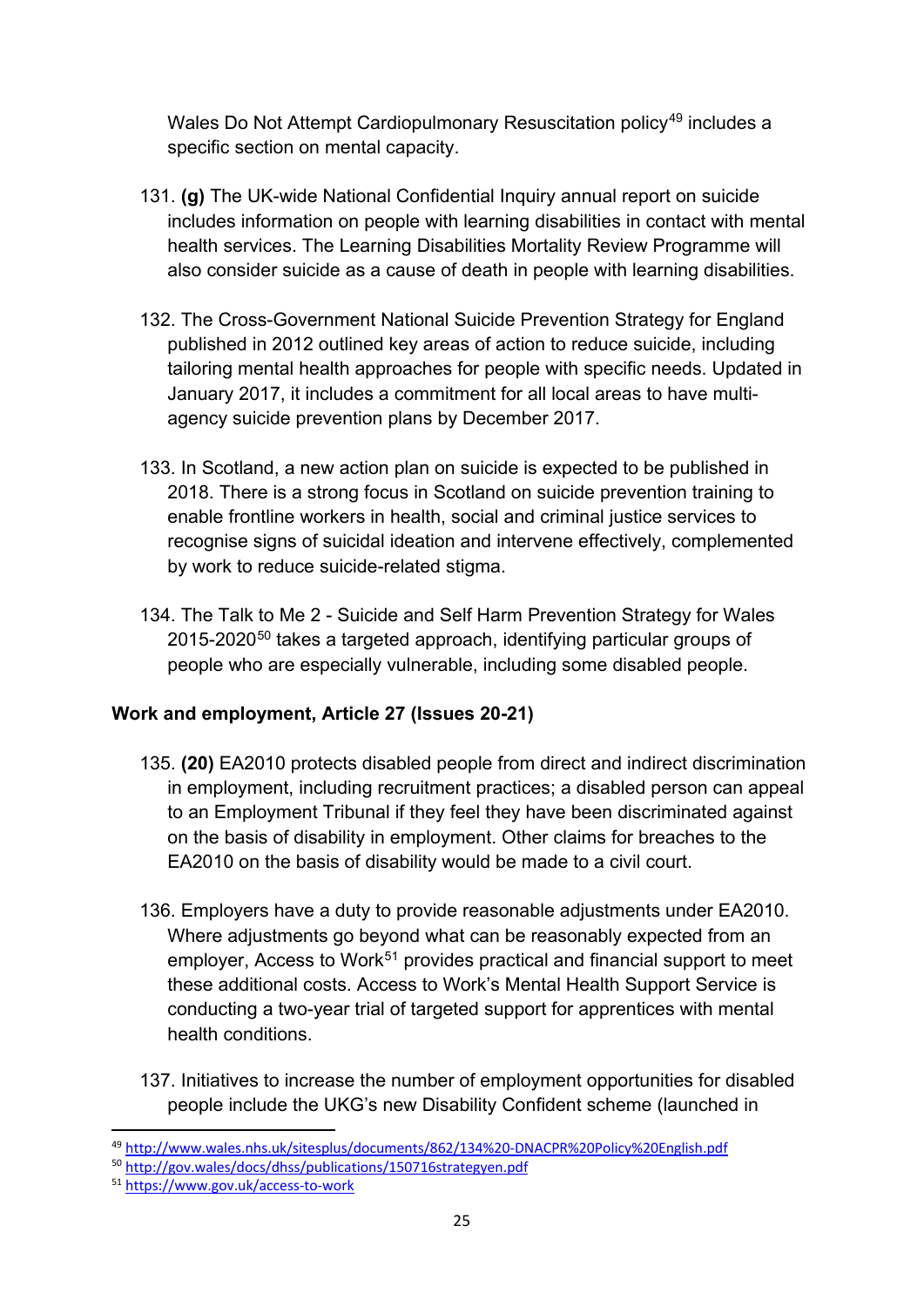November 2016); employers commit to offering interviews to disabled applicants meeting the minimum job criteria, and considering them on ability alone. More than 4000 organisations have signed up.

138. 3.5m working age disabled people are in employment in the UK $52$ , a 292,000 increase since the same quarter in 2015. Recognising the importance of maintaining this upward trend, a range of mainstream and specialised employment support is available through Jobcentre Plus (JCP). Mainstream support includes access to JCP work coaches, who provide personalised back to work support, including volunteering opportunities, skills support, work experience and local activity through the Flexible Support Fund. All work coaches are trained to support people with complex needs, including disabled people.

139. Other specialised support includes:

- New Enterprise Allowance supports unemployed people to start their own business. Around 23% of people who have started since April 2011 have a self-declared disability<sup>53</sup>;
- Work Choice supports people with complex disability-related barriers into employment; and
- Specialist Employability Support provides specialist disability employment support for individuals with particularly complex barriers to work.
- 140. Northern Ireland launched its Employment Strategy for People with Disabilities' in March 2016, to improve job prospects and careers for disabled people. The Disability Employment Stakeholder Forum, which includes disabled members, will monitor progress.
- 141. A 'Fairer Scotland for Disabled People' includes a commitment to reduce by at least half, the employment gap between disabled people and the rest of the working population. Newly devolved services from April 2017 target disabled people and will measure how many disabled people are helped into work. Other measures to reduce unemployment among disabled young people with disabilities include increasing take up of Modern Apprenticeships by this group.
- 142. **(21)** There is currently no official measure of the pay gap for work of equal value among people with and without disabilities. Measurement of the

<span id="page-25-0"></span> $\overline{\phantom{a}}$ <sup>52</sup> As of first quarter 2017

<span id="page-25-1"></span><sup>53</sup> [https://www.gov.uk/government/uploads/system/uploads/attachment\\_data/file/605672/nea-official-stats](https://www.gov.uk/government/uploads/system/uploads/attachment_data/file/605672/nea-official-stats-to-december-2016.pdf)[to-december-2016.pdf](https://www.gov.uk/government/uploads/system/uploads/attachment_data/file/605672/nea-official-stats-to-december-2016.pdf) The number of starts on the scheme does not directly correspond to the number of people on the scheme, as it is possible to start multiple times.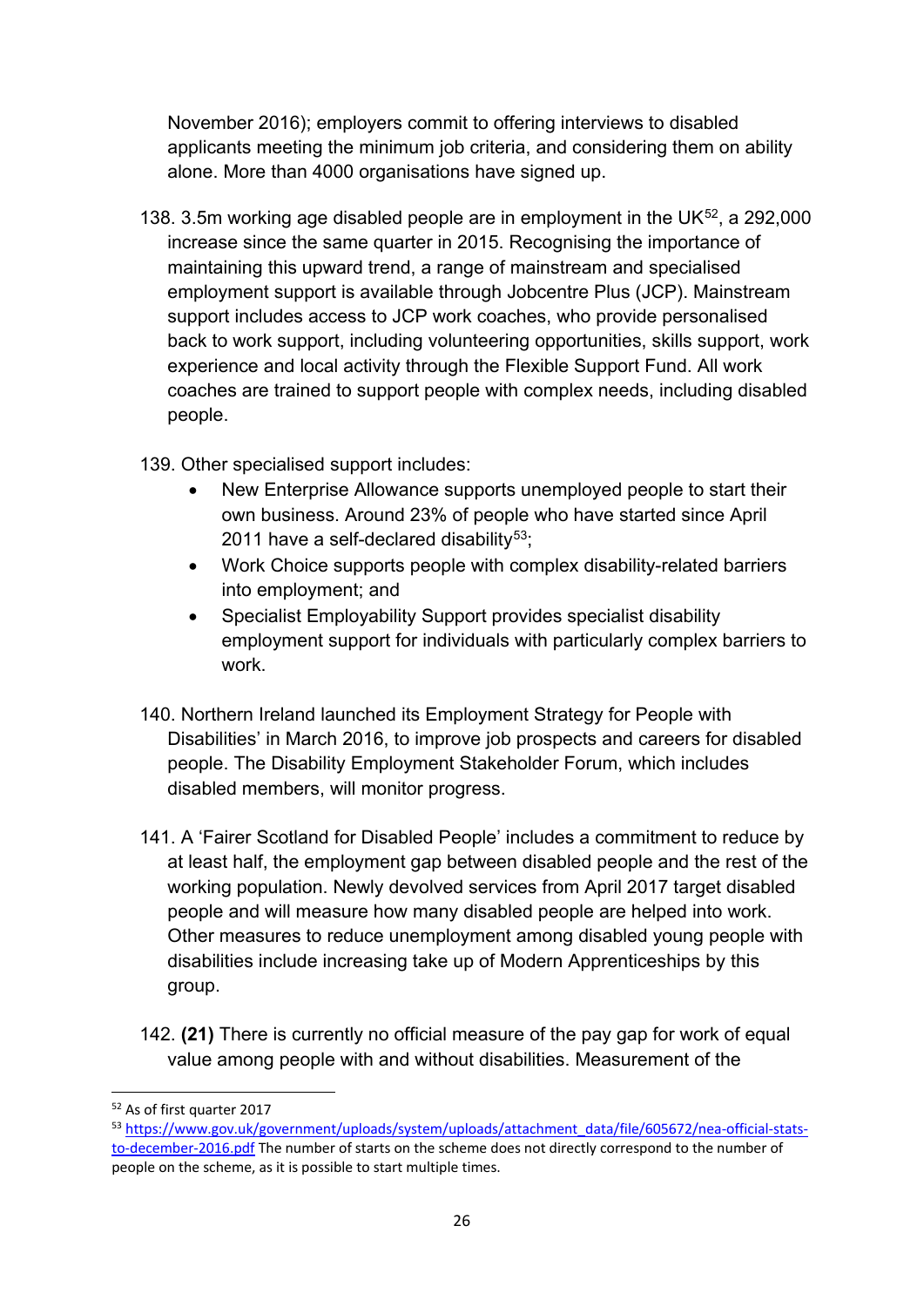disability pay gap is complex; limitations to data sources and methodologies need to be overcome to measure it robustly. Estimates from the second quarter of 2015 show that disabled people received an average hourly wage rate around £12.20, compared with £14.10 $54$  for non-disabled people.

143. UKG's Improving Lives: Work, Health and Disability green paper<sup>[55](#page-26-1)</sup> set out the aim for people with disabilities and health conditions to reach their full potential in work, going as far as their talent and drive can take them. The green paper asked about the role of government in ensuring disabled people can progress in work, including securing senior roles. Consultation responses contribute to the evidence base on how employers could be helped to encourage progression in work and how they can access information and support.

## **Adequate standard of living and social protection, Article 28 (issues 22-23)**

- 144. **(22)** The welfare system continues to provide a comprehensive system of support for disabled people in the UK; in 2015-16, UKG spent nearly £17 billion on Personal Independence Payment and DLA, compared to £11 billion in 2006-07<sup>[56](#page-26-2)</sup>. Reforms to the UKG welfare system, implemented after the 2008 financial crisis, were intended to ensure adequate standards of living and include special protections for vulnerable people. For example, Universal Credit improves support for people with disabilities, including hidden disabilities.
- 145. UKG does not have one fixed monitoring system with set indicators applicable to all policies. Each public authority considers how best to monitor impacts of its policies, having due regard to the PSED and meeting EA2010 legal requirements. Evaluating effectiveness and efficiency of policies and seeking improvements where possible is standard practice, including for welfare reform policies. Where problems are identified - through performance information, data trends, engagement with external stakeholders or the general public - they are considered fully to decide if either the policy or its implementation needs to change. Additionally, independent reviews (such as of Work Capability Assessments<sup>57</sup>) have been carried out by respected professionals outside government.

 $\overline{\phantom{a}}$ 

<span id="page-26-0"></span><sup>54</sup> [https://www.gov.uk/government/publications/fulfilling-potential-outcomes-and-indicators-framework-](https://www.gov.uk/government/publications/fulfilling-potential-outcomes-and-indicators-framework-second-annual-progress-report)

<span id="page-26-1"></span>second-annual-progress-report<br>
55 https://www.gov.uk/government/uploads/system/uploads/attachment\_data/file/564038/work-and-health-<br>
green-paper-improving-lives.pdf

<span id="page-26-2"></span><sup>56</sup> <https://www.gov.uk/government/publications/benefit-expenditure-and-caseload-tables-2017> these figures are based on real terms spend in 2017/18.

<span id="page-26-3"></span><sup>57</sup> <https://www.gov.uk/employment-support-allowance>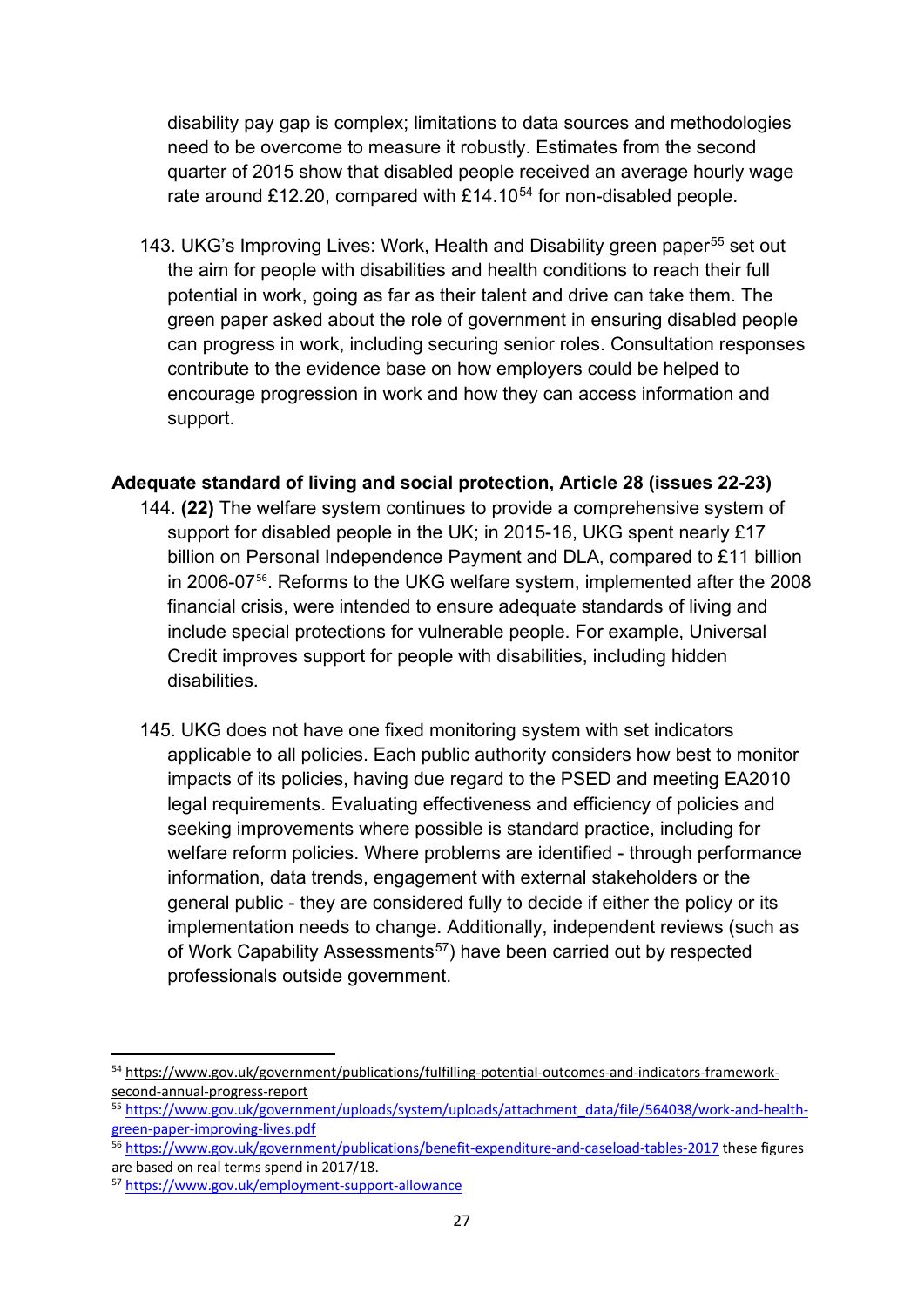- 146. As part of an agreement to implement UKG welfare reforms in Northern Ireland, specific funding has been provided for disabled people, who may also be eligible for additional financial support related to housing costs.
- 147. The Scottish Government is committed to tackling the intergenerational cycle of poverty and introduced the Child Poverty (Scotland) Bill to the Scottish Parliament in February 2017; it will establish stretching, incomebased targets on child poverty.
- 148. **(23a)** UKG included safeguards in the welfare system to protect vulnerable people (including disabled people) least able to increase their earnings. Safeguards include exemption from the benefit cap (which sets the maximum amount of welfare benefits a household can receive) for people receiving the main disability-related benefits.
- 149. UKG believes that making a meaningful difference to the lives of disadvantaged children and families requires an approach that goes beyond the safety net provided by the welfare system and tackles the underlying causes of child poverty and disadvantage. This is why it replaced incomerelated child poverty targets with statutory measures of parental worklessness and children's educational attainment. Improving Lives: Helping Workless Families<sup>[58](#page-27-0)</sup> provided a framework for a continued focus on improving children's outcomes, now and in the future.
- 150. The Welsh Government's Child Poverty Strategy for Wales and Assessment of Progress 2016: Summary Report<sup>[59](#page-27-1)</sup> highlights progress made to tackle child poverty and improve outcomes of low income families in Wales.
- 151. **(b)** UKG has published cumulative analysis of the impacts of tax, welfare and public spending policies on households $60$ . The last publication in March 2017 showed UK tax, welfare, and public spending as highly redistributive: households in the lowest income decile receive over £4 in public spending for every £1 they pay in tax, while households in the highest income decile contribute over £5 in tax for every £1 they receive in spending.
- 152. The Scottish Government plan to take a different policy approach from UKG when elements of the welfare system are devolved, taking a holistic stance on how social security can work best with the wider system of devolved responsibilities affecting disabled people's lives<sup>[61](#page-27-3)</sup>.

<span id="page-27-0"></span><sup>&</sup>lt;sup>58</sup> https://www.gov.uk/government/publications/improving-lives-helping-workless-families<br><sup>59</sup> [http://gov.wales/topics/people-and-communities/people/children-and-young-people/child-](http://gov.wales/topics/people-and-communities/people/children-and-young-people/child-poverty/?lang=en)

<span id="page-27-1"></span>[poverty/?lang=en](http://gov.wales/topics/people-and-communities/people/children-and-young-people/child-poverty/?lang=en)

<span id="page-27-2"></span><sup>60</sup> [https://www.gov.uk/government/publications/budget-2016-documents.](https://www.gov.uk/government/publications/budget-2016-documents)

<span id="page-27-3"></span><sup>61</sup> [https://consult.scotland.gov.uk/social-security/social-security-in-scotland/user\\_uploads/consultation-on](https://consult.scotland.gov.uk/social-security/social-security-in-scotland/user_uploads/consultation-on-social-security-in-scotland---full-version.pdf)[social-security-in-scotland---full-version.pdf](https://consult.scotland.gov.uk/social-security/social-security-in-scotland/user_uploads/consultation-on-social-security-in-scotland---full-version.pdf)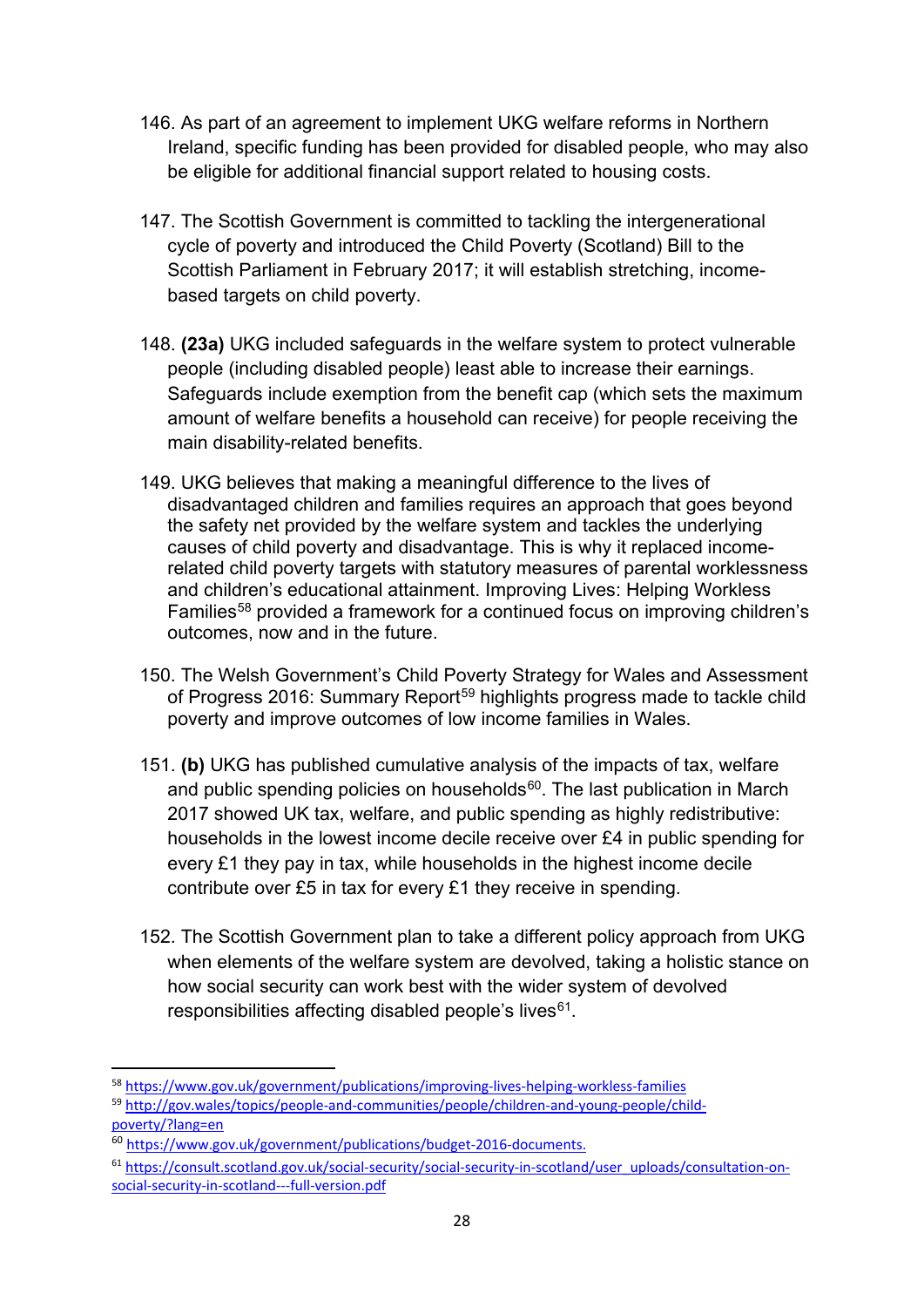- 153. The Welsh Government has published<sup> $62$ </sup> its research into the impact of UKG's tax and benefit reforms in Wales, including a cumulative impact assessment.
- 154. **(c)** Equality training is provided for officials involved in the development and implementation of polices who must consider potential impacts on people with protected characteristics detailed in the EA2010. Migration status is not considered a protected characteristic.
- 155. In Scotland, LAs have a duty under the Social Work Scotland Act 1968 to arrange care for people assessed as needing it, which should be provided on an equal basis to others.
- 156. **(d)** The Children and Families Act 2014 makes the special educational needs and disabilities system more person-centred and responsive to parents' needs. It states that LAs must have regard to the views, wishes and feelings of parents and support informed parental decisions. Additionally, the Special Educational Needs Code of Practice introduces rights for parents of children with disabilities to have their own needs assessed. Parents can bring a claim of disability discrimination against early years providers, schools and post-16 institutions.
- 157. **(e)** The Work Capability Assessment (WCA) is a functional assessment determining eligibility to ESA and elements of Universal Credit. There is no condition based entitlement to ESA; the WCA assesses individuals against a set of functional descriptors to determine how their illness or disability affects their ability to work and carry out everyday activities. UKG is committed to enabling disabled people to have the same opportunities to work as others (in accordance with their right to access employment on an equal basis), while ensuring people who cannot work due to disability, or health conditions, receive the support they need. The Improving Lives: Work, Health and Disability green paper consultation asked how WCAs might be improved; UKG is considering responses before deciding on next steps.

# **Participation in political and public life, Article 29 (issue 24)**

**.** 

158. Section 18 of the Representation of the People Act 1983 requires designated polling stations to ensure that, as far as possible, they are accessible to disabled voters. Polling stations must have a device enabling blind/partially sighted people to vote independently, and large print sample copies of the ballot paper must be displayed (with hand held copies provided on request). Polling station staff can assist disabled people to vote, or the

<span id="page-28-0"></span><sup>62</sup> <http://gov.wales/topics/people-and-communities/welfare-reform-in-wales/analysing-reforms/?lang=en>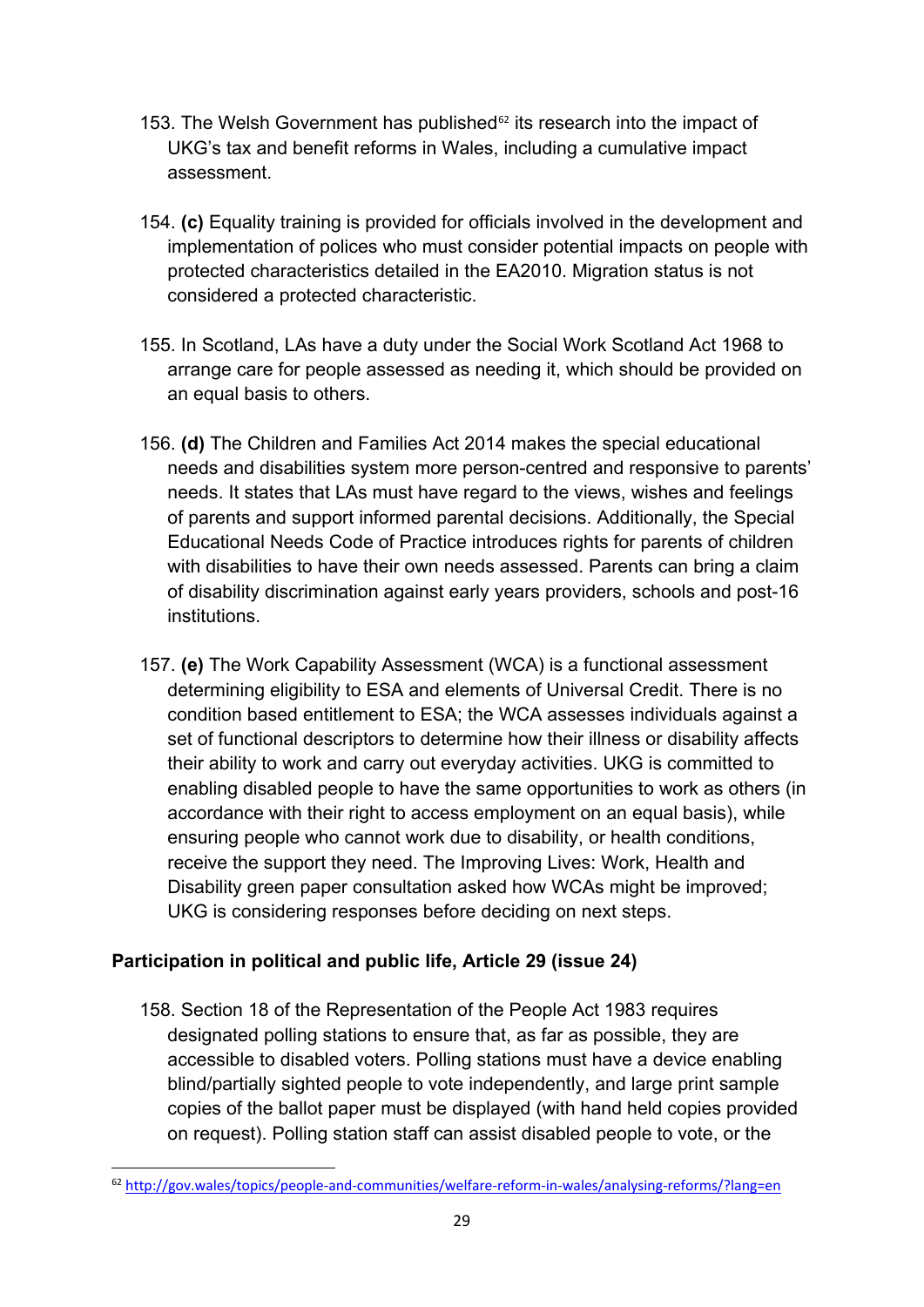voter may take a companion to assist them. Disabled people may use postal voting, or appoint a proxy to vote on their behalf, in the same manner as other eligible voters. Legislation for elections in Scotland includes provisions to ensure anyone wishing to vote can do so on an equal basis.

## **Participation in cultural life, recreation, leisure and sport, Article 30 (issue 25)**

159. UKG expects all sports and sports clubs to fulfil their legal obligation under the EA2010 to make reasonable adjustments enabling disabled people to access sports venues on an equal basis. Work continues on ensuring a fully inclusive environment, building on London 2012 being recognised as the most accessible Games. By supporting the World Para-Athletics Championships in July 2017 at Queen Elizabeth Olympic Park in London, UKG continues to demonstrate commitment to changing attitudes and perceptions of disability, and increasing the accessibility of sports venues.

# **B. Specific obligations**

# **Statistics and data collection, Article 31 (issue 26)**

- 160. The UK reports regularly on disability equality issues based on a combination of routine and ad hoc surveys, and administrative data. The sources vary somewhat between the four constituent countries, but incorporate harmonised definitions and survey questions where appropriate. Data covers wide-ranging aspects including health<sup>63</sup>, education<sup>[64](#page-29-1)</sup>, social participation<sup>[65](#page-29-2)</sup>, income and employment<sup>66</sup>, as well as public attitudes to disability. The UK developed disability definitions and questions informed by international standards and public engagement with disabled people's organisations.
- 161. In Northern Ireland, the Office for First Minister and Deputy First Minister (which held policy responsibility for disability before May 2016) developed a set of key indicators to aid monitoring of the Disability Strategy (September 2012 – March 2017). Researchers from Queen's University and Ulster University are undertaking an independent study to inform data development in relation to disability policy; recommendations on definitions for disability, quality of life and family are anticipated later in 2017.

<span id="page-29-0"></span><sup>63</sup> <http://www.content.digital.nhs.uk/catalogue/PUB22610>

<span id="page-29-1"></span><sup>64</sup> <https://www.hesa.ac.uk/data-and-analysis/students/widening-participation>

<span id="page-29-2"></span><sup>65</sup> [http://funding.sportengland.org/research/key-influences/sport-and-disability/;](http://funding.sportengland.org/research/key-influences/sport-and-disability/)

<https://www.eurofound.europa.eu/surveys/european-quality-of-life-surveys>

<span id="page-29-3"></span><sup>6</sup>[6https://www.ons.gov.uk/employmentandlabourmarket/peopleinwork/employmentandemployeetypes/data](https://www.ons.gov.uk/employmentandlabourmarket/peopleinwork/employmentandemployeetypes/datasets/labourmarketstatusofdisabledpeoplea08) [sets/labourmarketstatusofdisabledpeoplea08](https://www.ons.gov.uk/employmentandlabourmarket/peopleinwork/employmentandemployeetypes/datasets/labourmarketstatusofdisabledpeoplea08)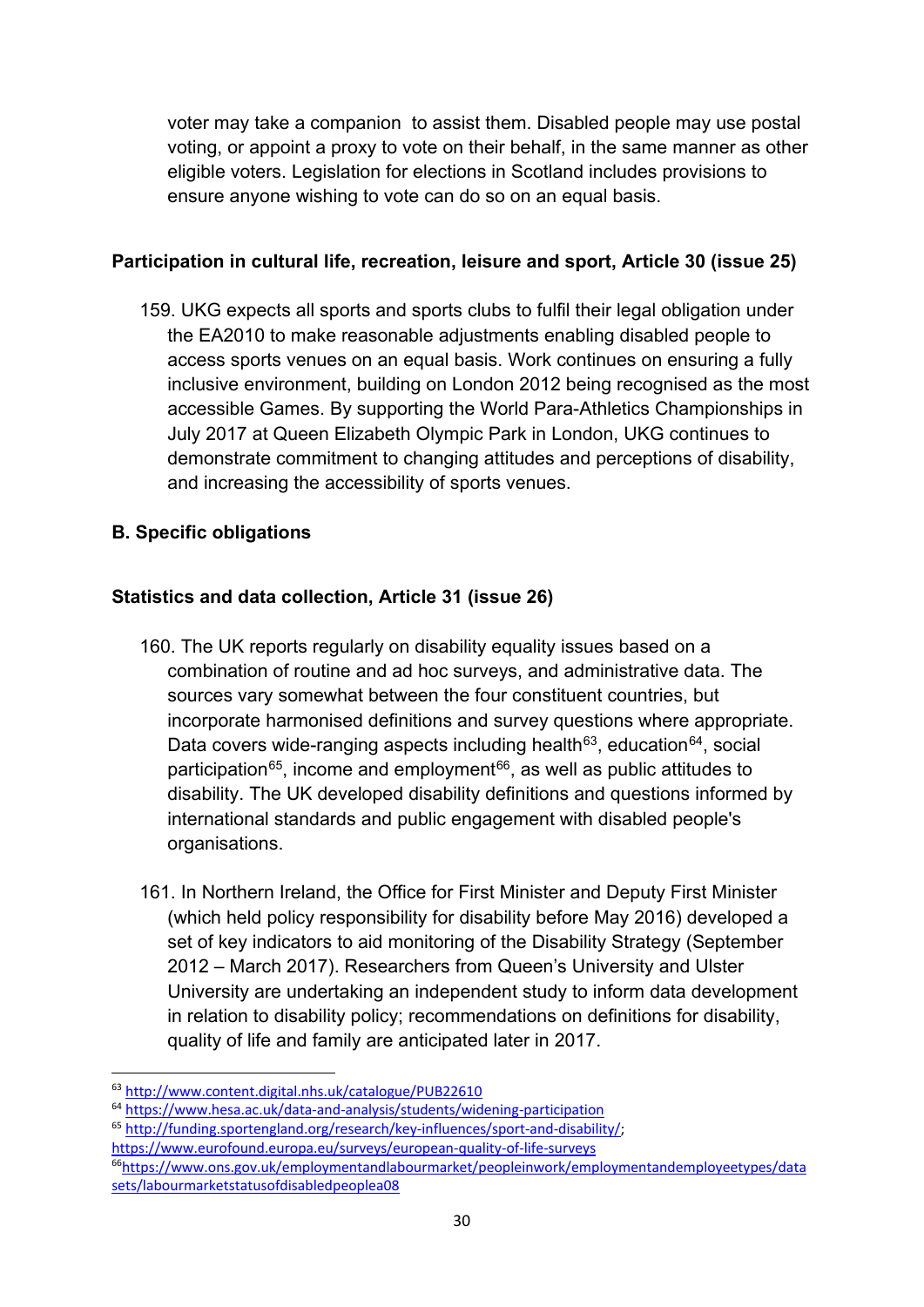162. Scotland's Equality Evidence Strategy (due June 2017) will determine evidence gaps related to disability. It will set out plans for deciding on priorities and seek to address these with partners.

#### **International cooperation, Article 32 (issues 27 and 28)**

- 163. **(27)** The Great Repeal Bill will convert EU law into domestic law when the UK exits the EU. This means, wherever practical and appropriate, the same rules and laws will apply on the day after the UK leaves the EU as did before. All protections in the Equality Act 2006, EA2010 and equivalent legislation in Northern Ireland will continue to apply. This approach will preserve rights and obligations already existing in the UK under EU law, and provide a secure basis for further developments to domestic law. UKG will ensure any impacts for disabled people are carefully considered during negotiations on the future relationship with the EU.
- 164. **(28)** An estimated 800 million people in developing countries have a disability. The 2016 Bilateral Development Review commits UKG to strengthen its international development work on disability and establish itself as a global leader in this area. UKG's ambition is to ensure people with disabilities are systematically and consistently included in, and benefit from, international aid and humanitarian assistance.

## **National implementation and monitoring, Article 33 (issue 29)**

- 165. The UKG focal point for disability is the Office for Disability Issues (ODI), which supports the cross-government portfolio of the Minister for Disabled People. The ODI provides advice across government on disability-related issues and facilitates discussions directly with disabled people. The UK's ratification of the Convention has not been extended to Overseas Territories. UKG encourages territories to seek the extension of international human rights treaties ratified by the UK, but only extends these when the territories are able to implement them.
- 166. UKG and its devolved administrations have a range of networks and engagement mechanisms to ensure disabled people feed into policy development. Such arrangements are supported by policy-specific engagement like consultations on the Improving Lives green paper and the Care Act 2014.
- 167. As the UK Independent Mechanism comprises several bodies EHRC, Scottish Human Rights Commission, the Northern Ireland Human Rights Commission and the Northern Ireland Equality Commission - funding comes